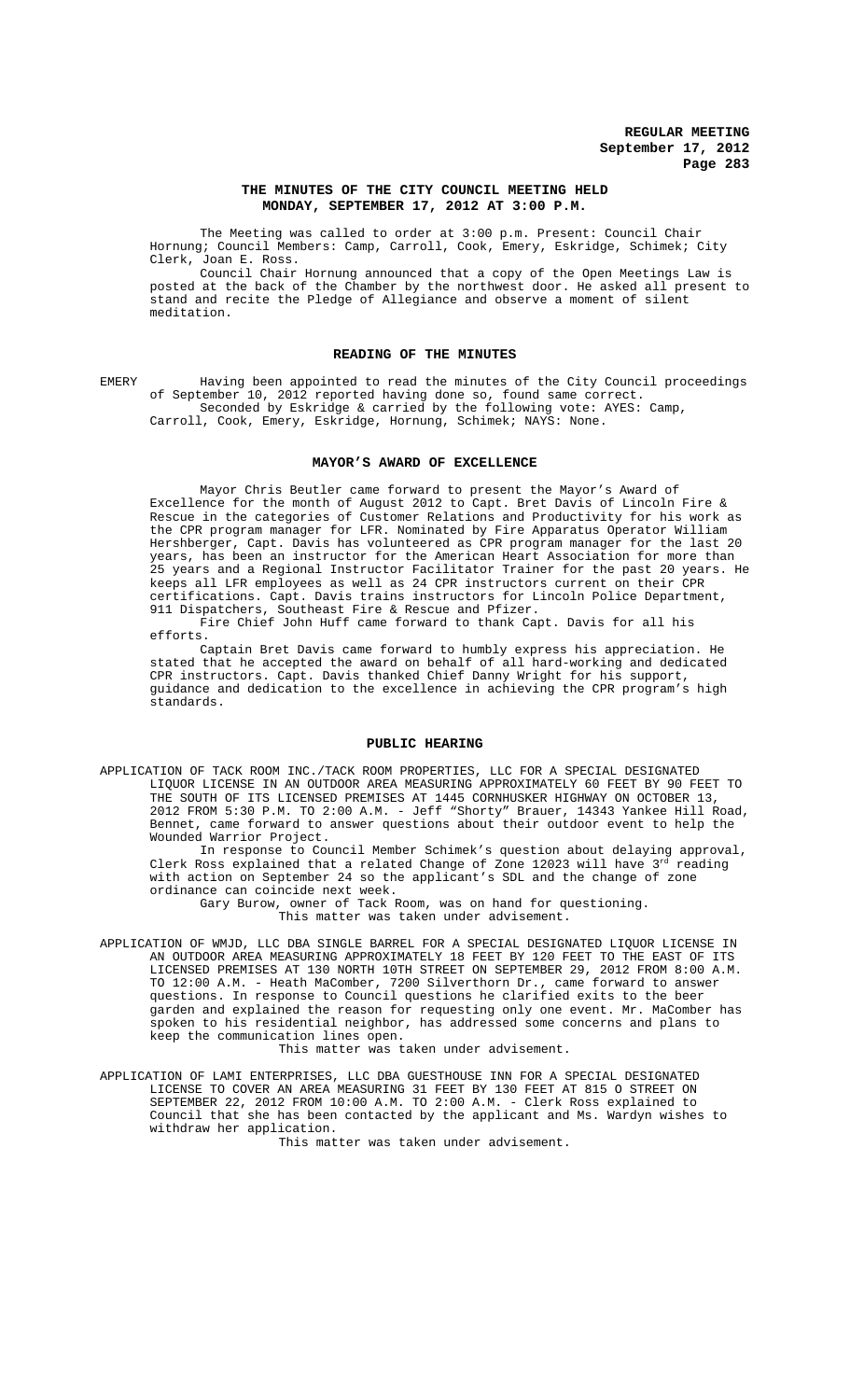AUTHORIZING THE ISSUANCE, SALE AND DELIVERY OF HOLDREGE/IDYLWILD REDEVELOPMENT PROJECT TAX ALLOCATION BONDS OF THE CITY OF LINCOLN, NEBRASKA - Lauren Wismer, Gilmore & Bell, came forward to answer questions about the tax increment ordinance. The proceeds of the financing will be used to improve the medians on Idylwild Drive and also a park at the intersection of Idylwild and Apple Street. David Landis, Director of Urban Development, came forward to provide a breakdown of the \$1.26 million developer-purchase bonds.

This matter was taken under advisement.

- AUTHORIZING THE EXECUTION AND DELIVERY OF A FIRST AMENDMENT TO LOAN AGREEMENT AMONG THE CITY OF LINCOLN, NEBRASKA, THE DAIRY HOUSE, LLC, AND PINNACLE BANK, AND RELATED DOCUMENTS;
- APPROVING AMENDMENT NO. 2 TO THE REDEVELOPMENT AGREEMENT (TELESIS/DAIRY HOUSE PROJECT) BETWEEN THE DAIRY HOUSE LLC AND THE CITY OF LINCOLN FOR A CHANGE OF THE BUILDING CONDOMINIUM UNITS IN PHASE ONE AND THE CORRESPONDING CHANGE TO THE LEGAL DESCRIPTION FOR THE REDEVELOPMENT PROJECT SITE - David Landis, Director of Urban Development, came forward to explain that the boundaries of Phase I must be changed because the geothermal design is not complete. He said none of the amounts or uses have changed.
	- Hallie Salem, Urban Development, came forward to answer questions. She identified attached exhibits.

Mr. Landis asked Council to accept Exhibit "A".

Lauren Wismer, Gilmore & Bell, came forward to answer questions. He stated there was a small adjustment in the principal amortization schedule. He said the City of Lincoln is a party to the agreement between the borrower and lender. He explained that the bond is not a "TIF". It is a recovery-zoned facility bond issued by the City in December 2010.

- This matter was taken under advisement.
- APPROVING AMENDMENT NO. 1 TO THE HIGHWAY 77 & WARLICK BOULEVARD CONDITIONAL ANNEXATION AND ZONING AGREEMENT BETWEEN THE CITY OF LINCOLN AND DIAL-HWY 77, LLC, GREAT WESTERN BANK, SOUTHPORT VENTURES COMPANY, LLC, SPANGLES, LLC, AUSTIN REALTY COMPANY, LEGRANDE EXCAVATING, INC., AND NORMAN H. LEGRANDE, TO AMEND THE SOUTHWEST VILLAGE PUD SITE PLAN ON PROPERTY GENERALLY LOCATED AT HIGHWAY 77 AND WARLICK BOULEVARD AND TO CLARIFY THE REQUIREMENTS FOR CONSTRUCTION OF INFRASTRUCTURE IMPROVEMENTS TO SERVE THE PUD;
- CHANGE OF ZONE 05061A APPLICATION OF HORSEMANS BENEVOLENT & PROTECTION ASSOCIATION TO AMEND THE SOUTHWEST VILLAGE PLANNED UNIT DEVELOPMENT TO SHOW A HORSE RACE COURSE, SIMULCAST FACILITY, BARNS AND ACCESSORY BUILDINGS TO THE SOUTHWEST OF 1ST STREET AND WEST DENTON ROAD; TO ALLOW ALL B-2 ZONING DISTRICT CONDITIONAL AND SPECIAL PERMITTED USES AS PERMITTED USES; AND TO WAIVE THE REQUIREMENT FOR 1ST STREET TO BE PAVED PRIOR TO THE RACE COURSE CONSTRUCTION, ON PROPERTY GENERALLY LOCATED AT HIGHWAY 77 AND WEST DENTON ROAD - Rick Kiolbasa, Greenleaf Properties, 300 N. 44th St., came forward representing seven groups. He said a change to the annexation agreement is necessary for clean up of items over the past six years and for a change in the operation of roads. He said the change of zone allows 270 residential apartment units to go north of West Denton Road. Mr. Kiolbasa mapped out the one-mile race track, the 25,000 sq. ft. simulcast facility, grandstand and horse barns. He provided timelines for the completion of phases. He said motorized racing is not allowed under the zoning ordinance.

Lynne Schuller, 5335 Troon Dr., came forward as Executive Director of Horseman's Benevolent & Protection Association (HBPA) to answer questions. She said they are breaking ground on the simulcast facility as soon as possible. Breaking ground on the race track surface will occur immediately after that. The horse barns will be constructed in three to five years.

In response to Council questions, Mr. Kiolbasa said, initially, most of the infrastructure was put in by the property developers. They were reimbursed by the City for a major portion of the water line to the development. Mr. Kiolbasa said as with any development that is being done in a "green" undeveloped area, a large attraction piece is needed. They were banking on a Super Walmart to draw in those other users but now believe that the race track will certainly help. He said neighbors who attended an open house at the library expressed interest in a convenience store, farm supply or home improvement store. He pointed out an area zoned for a hotel.

Mark Palmer, Olsson Associates, was on hand for questioning. Alan Wood, attorney for the applicant, was on hand for questioning. JoAnne Kissel, Clark Enersen Partners, was on hand for questioning. This matter was taken under advisement.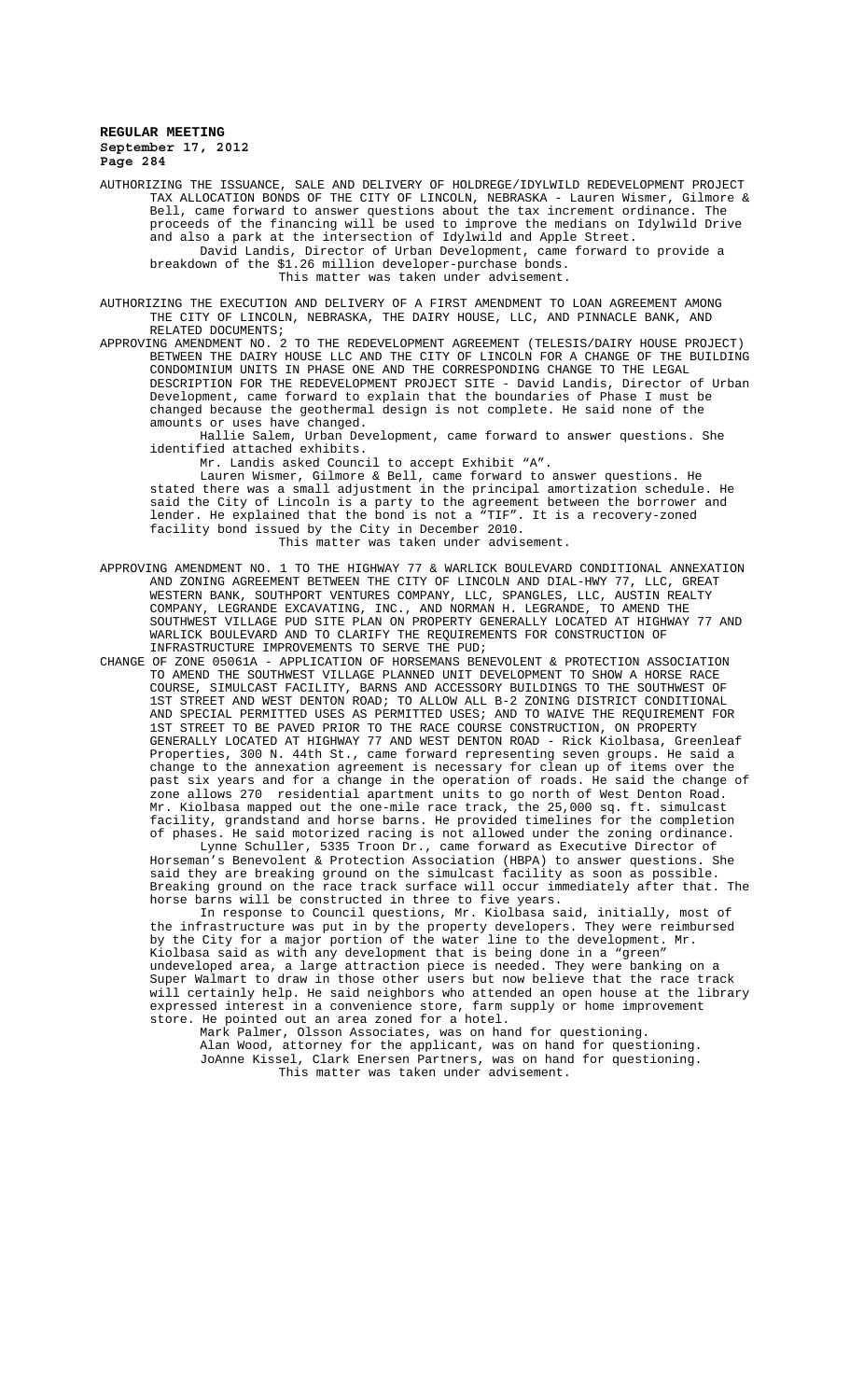CHANGE OF ZONE 12023 - APPLICATION OF TACKROOM PROPERTIES, LLC FOR A CHANGE OF ZONE FROM H-3 HIGHWAY COMMERCIAL DISTRICT TO I-1 INDUSTRIAL DISTRICT ON PROPERTY GENERALLY LOCATED AT NORTH 14TH STREET AND CORNHUSKER HIGHWAY - Jeff Brauer, 14343 Yankee Hill Road, came forward to explain his event to be held directly behind the Tackroom and will have access to electricity. Gary Burow, President of Tackroom Properties, LLC, was on hand for questions.

Marvin Krout, Planning Director, came forward to answer questions. He stated that the property is partially zoned H-3, Highway Commercial and partially zoned I-1, Industrial. He said only the Industrial District allows for outdoor entertainment.

This matter was taken under advisement.

CHANGE OF ZONE 12024 - APPLICATION OF THE LINCOLN COMMUNITY PLAYHOUSE FOR A CHANGE OF ZONE FROM R-2 RESIDENTIAL DISTRICT AND R-3 RESIDENTIAL DISTRICT TO O-3 OFFICE PARK DISTRICT PUD FOR THE LINCOLN COMMUNITY PLAYHOUSE PLANNED UNIT DEVELOPMENT AND FOR APPROVAL OF A DEVELOPMENT PLAN FOR MODIFICATIONS TO THE ZONING ORDINANCE AND SUBDIVISION ORDINANCE TO ALLOW THE EXISTING COMMUNITY PLAYHOUSE AND FUTURE COMMERCIAL DEVELOPMENT ON THE UNDERLYING O-3 ZONING DISTRICT, ON PROPERTY GENERALLY LOCATED AT SOUTH 56TH STREET AND LILLIBRIDGE STREET - Morrie Enders, Executive Director of the Lincoln Community Playhouse, 3010 S. 72nd St. #51, came forward to provide history of the theater and its involvement in the community.

Bob Everitt, President of LCP Board of Directors, 7521 S. 36<sup>th</sup> St., came forward to explain the reason for the change of zone. Mr. Everitt said the property to the south was purchased by donors for the Playhouse in the late 1990's with a plan for expansion. Since that time, it was discovered that LCP did not need to go that direction. Furthermore, an underground fiber optic line adjacent to the building makes it prohibitive to build over it. Mr. Everitt said an interested party approached LCP and inquired about selling the property. He said to sell the land, it required a zone change request. They had a neighborhood meeting on August 21 with about twenty neighbors attending. Mr. Everitt said the zone change will strengthen the block, put the land on the tax rolls and funds from the sale will help further the growth of the Lincoln Community Playhouse.

This matter was taken under advisement.

APPROVING THE 2012-2013 CITY TAX RATE OF .31580 PER \$100.00 OF ASSESSED VALUATION - Steve Hubka, Finance Department, came forward to answer questions. He explained that state law requires the City to separately adopt a tax rate.

Council Member camp requested an estimation of what will go into the Police & Fire Pension Plan. Mr. Hubka said there will be an additional \$600,000 of revenue generated by the amount of valuation above and beyond the estimated budget figure. Next year will be a smaller increase.

## This matter was taken under advisement.

ACCEPTING THE REPORT OF NEW AND PENDING CLAIMS AGAINST THE CITY AND APPROVING DISPOSITION OF CLAIMS SET FORTH FOR THE PERIOD OF AUGUST 16 - 31, 2012 - Dennis R. Telecky, 5540 Briar Rosa Dr., came forward as President of the Briarhurst Homeowners Association to discuss a denied claim involving a sidewalk issue. He said their HOA had expressed concerns about safety regarding a four and a half inch drop-off sidewalk connection. Mr. Telecky said that after visiting with the Mayor personally one day, a contractor was sent out the next morning. While making repairs, the contractor damaged the sprinkler system incurring a cost of \$431.40 to the Association.

Rod Confer, City Attorney, came forward to clarify that the contractor was hired by the neighborhood association, not by the City; therefore, the City will reimburse for the cost of putting in the sidewalk but the claim for damage to the sprinkler system should be made against the contractor. Mr. Confer advised Council of various options should they take action on the claims report today.

#### This matter was taken under advisement.

APPROVING FOUR CONTRACT AGREEMENTS BETWEEN THE CITY AND HUSKER CAR WASH, INC., JETSPLASH FULL SERVICE CAR WASH, WEST "O" SUPER WASH, AND RANDOLPH CARWASH, INC. FOR THE ANNUAL REQUIREMENTS FOR VEHICLE WASHES AND RELATED SERVICES, PURSUANT TO QUOTE NO. 4083, FOR FOUR-YEAR TERMS - Vince Mejer, Purchasing Agent, came forward to answer questions.

This matter was taken under advisement.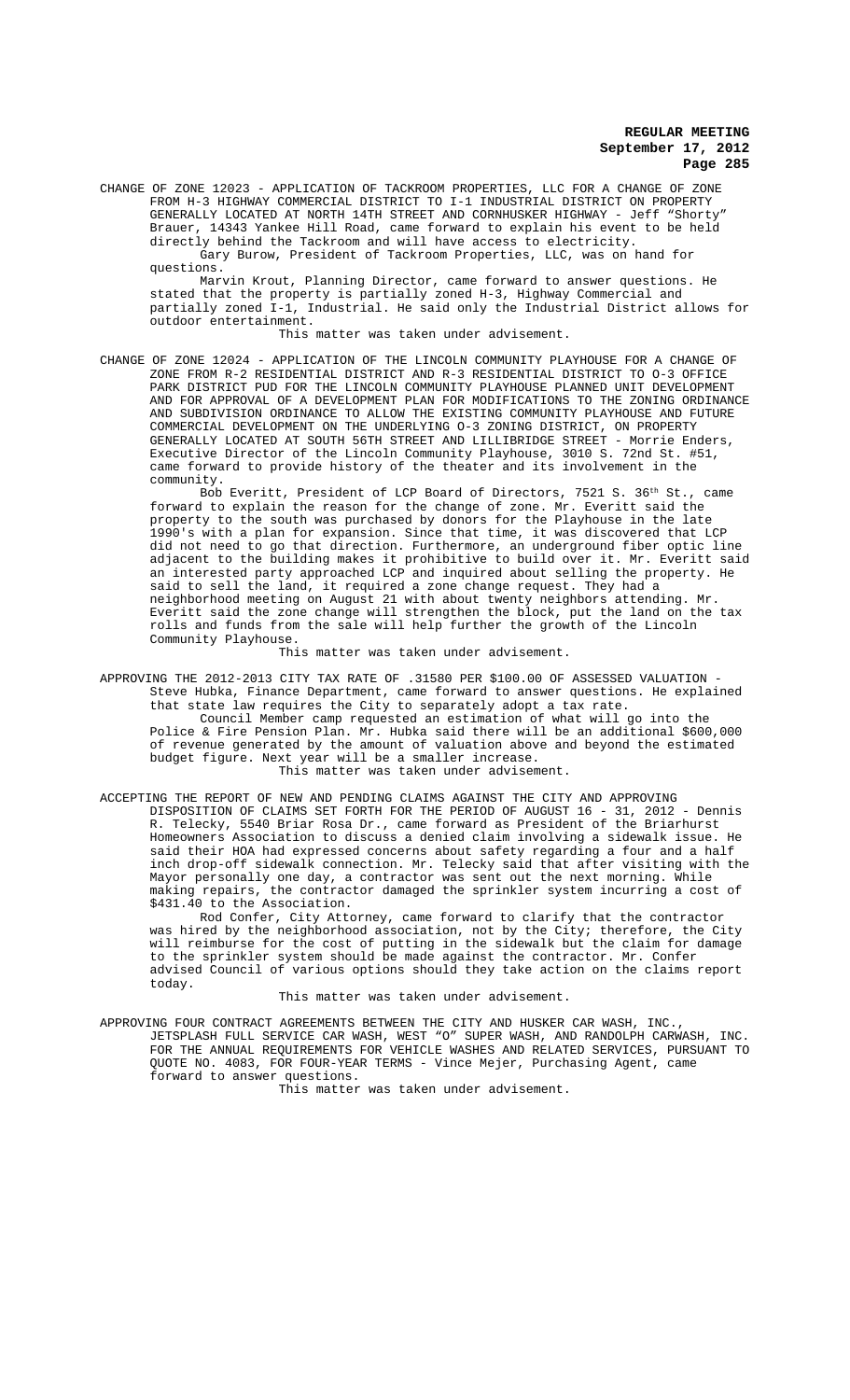APPROVING THE LABOR CONTRACT BETWEEN THE CITY OF LINCOLN AND THE POLICE UNION TO BE EFFECTIVE AUGUST 16, 2012 THROUGH AUGUST 31, 2014 - Doug McDaniel, Personnel Director, came forward to answer questions about negotiated changes for the twoyear agreement.

This matter was taken under advisement.

- COMP. PLAN CONFORMANCE 12011 APPROVING AN AMENDMENT TO THE LINCOLN CENTER REDEVELOPMENT PLAN TO ADD THE "3 LANDMARK CENTRE REDEVELOPMENT PROJECT" FOR A NEW OFFICE BUILDING AND PARKING GARAGE ON BLOCK 120, ORIGINAL PLAT OF LINCOLN, AND ADJACENT RIGHT-OF-WAY AND TO REVISE THE LINCOLN MALL CAPITOL ENVIRONS REDEVELOPMENT PROJECT BOUNDARY TO REMOVE THE SOUTH HALF OF BLOCK 120, GENERALLY LOCATED BETWEEN LINCOLN MALL, K STREET, SOUTH 11TH STREET AND SOUTH 12TH STREET - David Landis, Director of Urban Development, came forward to discuss the office building/parking garage project. He said the private sector is investing \$15 million and the use of TIF will be somewhere between \$1.5 and \$2.5 million. The Planning Commission reacted unanimously to the project and found it to be consistent with the Downtown Master Plan. Mr. Landis said the height requirement around the Capitol is 57 feet and this three-story building will comport with that. Mr. Landis said the Capitol Environs Commission will have a chance to see and respond to the ultimate design of the building. He said there has been a real attempt to make sure this project harmonizes with the Everett Neighborhood. This matter was taken under advisement.
- WAIVER 12013 APPEAL OF ANNE CECH FROM THE PLANNING COMMISSION DENIAL OF HER REQUEST TO WAIVE THE REQUIREMENT OF § 26.23.095 OF THE LAND SUBDIVISION ORDINANCE TO INSTALL A SIDEWALK ALONG THE EAST SIDE OF CLIFFORD DRIVE ABUTTING 4010 CLIFFORD DRIVE, GENERALLY LOCATED NORTHEAST OF THE INTERSECTION OF SOUTH 40TH STREET AND PIONEERS BOULEVARD - Anne Cech, 3500 Falkner Drive #D106, came forward requesting that denial of the waiver be overturned. She described a short stretch of sidewalk in the neighborhood as being useless. She directed pedestrians to use the street or walk on the completed sidewalk across the street.

Paul Douglas, 6510 Holdrege, came forward as attorney for Ms. Cech. He stated that there is no need for a sidewalk in front of Ms. Cech's home. This matter was taken under advisement.

COMBINED SPECIAL PERMIT/USE PERMIT 13A - APPLICATION OF BRYANLGH MEDICAL CENTER TO MODIFY THE SIGN PACKAGE APPROVED AS PART OF THE COMBINED PERMIT FOR THE HEALTH CARE FACILITY TO ALLOW AN ADDITIONAL CENTER IDENTIFICATION SIGN AT THE CORNER OF SOUTH 40TH STREET AND PINE LAKE ROAD - David Reese, 1600 S. 48th St., Vice President of Clinical & Facility Services at BryanLGH Medical Center, came forward to answer questions about the modification of signage. In response to Council Member Cook's comments about the change of plan, Mr. Reese said the goal is to direct their patients better.

This matter was taken under advisement.

APPROVING AN AMENDMENT TO THE INTERLOCAL AGREEMENT BETWEEN THE CITY OF LINCOLN AND LANCASTER COUNTY FOR A COMMUNICATIONS CENTER TO CONTINUE TO SERVE THE COMMUNICATIONS NEEDS OF THE LINCOLN POLICE DEPARTMENT, LINCOLN FIRE & RESCUE, LANCASTER COUNTY SHERIFF'S OFFICE, AND THOSE RURAL FIRE/EMS AGENCIES WITH MEMBERSHIP IN THE LANCASTER COUNTY MUTUAL AID ASSOCIATION - Rod Confer, City Attorney, came forward to request that Council delay action for one week because negotiations are still continuing between the County and the City. This matter was taken under advisement.

# **COUNCIL ACTION**

# **REPORTS OF CITY OFFICERS - NONE**

#### **PETITIONS & COMMUNICATIONS**

Setting the hearing date of Monday, October 1, 2012 at 3:00 p.m. for the manager application of Michael L. Starkey for Whitehead Oil Company dba U-Stop #3 located at 610 S. 10th Street - CLERK read the following resolution, introduced by DiAnna Schimek, who moved its adoption: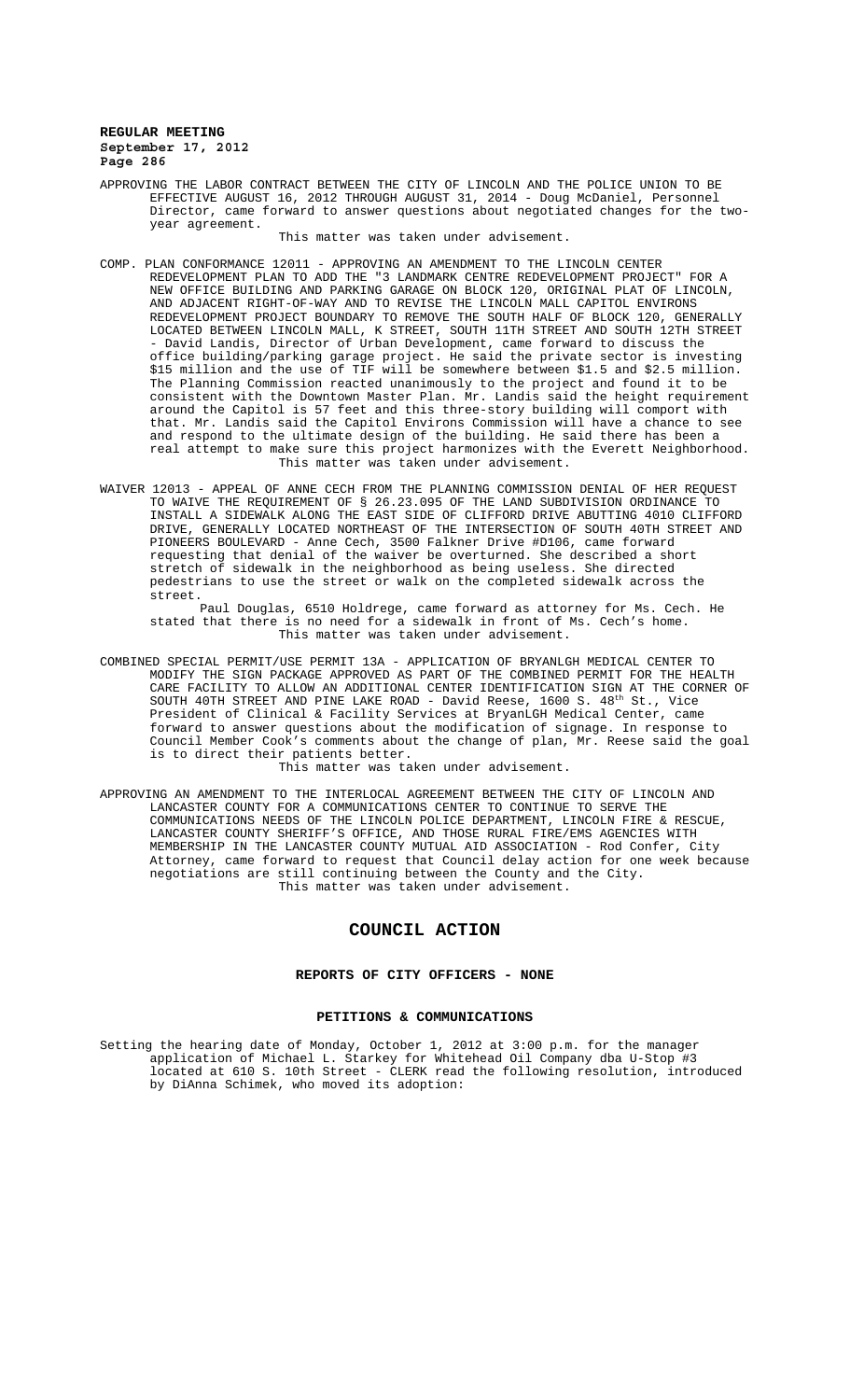A-86993 BE IT RESOLVED by the City Council, of the City of Lincoln, that a hearing date is hereby set for Monday, October 1, 2012, at 3:00 p.m. or as soon thereafter as possible in the City Council Chambers, County-City Building, 555 S. 10th St., Lincoln, NE for the manager application of Michael L. Starkey for Whitehead Oil Company dba U-Stop #3 located at 610 S. 10th Street. If the Police Dept. is unable to complete the investigation by said time, a new hearing date will be set.

Introduced by DiAnna Schimek Seconded by Emery & carried by the following vote: AYES: Camp, Carroll, Cook, Emery, Eskridge, Hornung, Schimek; NAYS: None.

#### **MISCELLANEOUS REFERRALS - NONE**

#### **LIQUOR RESOLUTIONS**

APPLICATION OF TACK ROOM INC./TACK ROOM PROPERTIES, LLC FOR A SPECIAL DESIGNATED LIQUOR LICENSE IN AN OUTDOOR AREA MEASURING APPROXIMATELY 60 FEET BY 90 FEET TO THE SOUTH OF ITS LICENSED PREMISES AT 1445 CORNHUSKER HIGHWAY ON OCTOBER 13, 2012 FROM 5:30 P.M. TO 2:00 A.M. (REQUEST TO DELAY ACTION TO 9/24/12) (SEE 12- 116) - PRIOR to reading:<br>CARROLL Moved to delay app

Moved to delay application of the Tack Room for a special designated license one week to September 24, 2012, for action only.

Seconded by Eskridge & carried by the following vote: AYES: Camp, Carroll, Cook, Emery, Eskridge, Hornung, Schimek; NAYS: None.

APPLICATION OF WMJD, LLC DBA SINGLE BARREL FOR A SPECIAL DESIGNATED LIQUOR LICENSE IN AN OUTDOOR AREA MEASURING APPROXIMATELY 18 FEET BY 120 FEET TO THE EAST OF ITS LICENSED PREMISES AT 130 NORTH 10TH STREET ON SEPTEMBER 29, 2012 FROM 8:00 A.M. TO 12:00 A.M. - CLERK read the following resolution, introduced by Jon Camp, who moved its adoption for approval:<br>A-86994 BE IT RESOLVED by the City

BE IT RESOLVED by the City Council of the City of Lincoln, Nebraska: That after hearing duly had as required by law, consideration of the facts of this application, the Nebraska Liquor Control Act, and the pertinent City ordinances, the City Council recommends that the application of WMJD, LLC dba Single Barrel for a Special Designated License to cover an outdoor area measuring approximately 18 feet by 120 feet to the east of its licensed premises at 130 North 10th Street, Lincoln, Nebraska, on September 29, 2012, between the hours of 8:00 a.m. and 12:00 a.m., be approved with the condition that the premises complies in every respect with all City and State regulations and with the following requirements:<br>1. Identification

Identification to be checked, wristbands required on all parties wishing to consume alcohol.

2. Adequate security shall be provided for the event.

3. The area requested for the permit shall be separated from the public by a fence or other means.

4. Responsible alcohol service practices shall be followed.

BE IT FURTHER RESOLVED the City Clerk is directed to transmit a copy of this resolution to the Nebraska Liquor Control Commission.

Introduced by Jon Camp

Seconded by Eskridge & carried by the following vote: AYES: Camp, Carroll, Cook, Emery, Eskridge, Hornung, Schimek; NAYS: None.

APPLICATION OF LAMI ENTERPRISES, LLC DBA GUESTHOUSE INN FOR A SPECIAL DESIGNATED LICENSE TO COVER AN AREA MEASURING 31 FEET BY 130 FEET AT 815 O STREET ON SEPTEMBER 22, 2012 FROM 10:00 A.M. TO 2:00 A.M. - PRIOR to reading:

ESKRIDGE Moved to withdraw application of Guesthouse Inn for a special designated license.

Seconded by Cook & carried by the following vote: AYES: Camp, Carroll, Cook, Emery, Eskridge, Hornung, Schimek; NAYS: None.

The ordinance, having been **WITHDRAWN**, was assigned the File **#38-4624** & was placed on file in the Office of the City Clerk.

# ORDINANCES - 2<sup>ND</sup> READING & RELATED RESOLUTIONS (as required)

AUTHORIZING THE ISSUANCE, SALE AND DELIVERY OF HOLDREGE/IDYLWILD REDEVELOPMENT PROJECT TAX ALLOCATION BONDS OF THE CITY OF LINCOLN, NEBRASKA - CLERK read the following ordinance, introduced by Jonathan Cook, authorizing and providing for the issuance of City of Lincoln, Nebraska tax allocation bonds, notes or other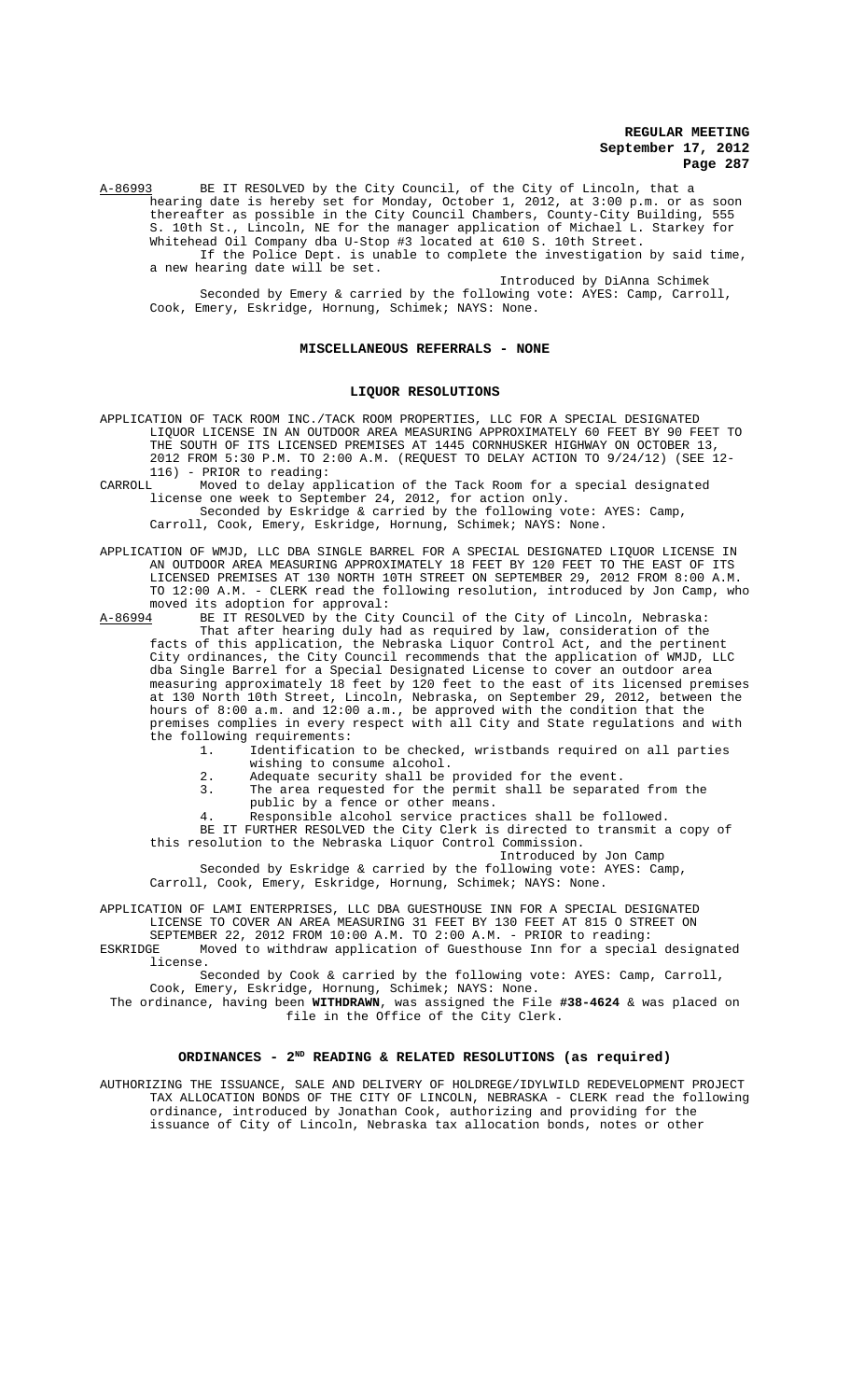obligations, in one or more taxable or tax-exempt series, in an aggregate principal amount not to exceed \$1,260.000 for the purpose of (1) paying the costs of acquiring, purchasing, constructing, reconstructing, improving, extending, rehabilitating, installing, equipping, furnishing and completing certain public improvements within the City's Holdrege/Idylwild project area, including acquiring any real estate and/or interests in real estate in connection therewith, and (2) paying the costs of issuance thereof; prescribing the form and certain details of the bonds, notes or other obligations; pledging certain tax revenue and other revenue to the payment of the principal of and interest on the bonds, notes or other obligations as the same become due; limiting payment of the bonds, notes or other obligations to such tax revenues; creating and establishing funds and accounts; delegating, authorizing and directing the finance director to exercise his independent discretion and judgment in determining and finalizing certain terms and provisions of the bonds, notes or other obligations not specified herein; taking other actions and making other covenants and agreements in connection with the foregoing; and related matters, the second time.

- AUTHORIZING THE EXECUTION AND DELIVERY OF A FIRST AMENDMENT TO LOAN AGREEMENT AMONG THE CITY OF LINCOLN, NEBRASKA, THE DAIRY HOUSE, LLC, AND PINNACLE BANK, AND RELATED DOCUMENTS (RELATED: 12-114, 12R-221) (ACTION DATE: 9/24/12) - CLERK read RELAIED DOCUMENTS (RELAIED: 12 117, 121 221) (NOTION 2011 1/2012)<br>the following ordinance, introduced by Jonathan Cook, approving and authorizing the execution and delivery of a Lease Agreement Amendment Number One in connection with the issuance of \$2,800,000 principal amount industrial development recovery zone facility revenue bond, series 2010 (Telesis, Inc. Project); delegating, authorizing and directing the Mayor, Finance Director and Clerk to exercise their own independent discretion and judgment in determining and finalizing the terms, provisions, form and contents of such document; providing for the publication of this ordinance and the time when this ordinance shall take effect; and related matters, the second time.
- APPROVING AMENDMENT NO. 2 TO THE REDEVELOPMENT AGREEMENT (TELESIS/DAIRY HOUSE PROJECT) BETWEEN THE DAIRY HOUSE LLC AND THE CITY OF LINCOLN FOR A CHANGE OF THE BUILDING CONDOMINIUM UNITS IN PHASE ONE AND THE CORRESPONDING CHANGE TO THE LEGAL DESCRIPTION FOR THE REDEVELOPMENT PROJECT SITE (RELATED: 12-114, 12R-221) (ACTION DATE: 9/24/12).
- APPROVING AMENDMENT NO. 1 TO THE HIGHWAY 77 & WARLICK BOULEVARD CONDITIONAL ANNEXATION AND ZONING AGREEMENT BETWEEN THE CITY OF LINCOLN AND DIAL-HWY 77, LLC, GREAT WESTERN BANK, SOUTHPORT VENTURES COMPANY, LLC, SPANGLES, LLC, AUSTIN REALTY COMPANY, LEGRANDE EXCAVATING, INC., AND NORMAN H. LEGRANDE, TO AMEND THE SOUTHWEST VILLAGE PUD SITE PLAN ON PROPERTY GENERALLY LOCATED AT HIGHWAY 77 AND WARLICK BOULEVARD AND TO CLARIFY THE REQUIREMENTS FOR CONSTRUCTION OF INFRASTRUCTURE IMPROVEMENTS TO SERVE THE PUD (RELATED ITEMS: 12R-219, 12-115) (ACTION DATE: 9/24/12).
- CHANGE OF ZONE 05061A APPLICATION OF HORSEMANS BENEVOLENT & PROTECTION ASSOCIATION TO AMEND THE SOUTHWEST VILLAGE PLANNED UNIT DEVELOPMENT TO SHOW A HORSE RACE SIMULCAST FACILITY, BARNS AND ACCESSORY BUILDINGS TO THE SOUTHWEST OF 1ST STREET AND WEST DENTON ROAD; TO ALLOW ALL B-2 ZONING DISTRICT CONDITIONAL AND SPECIAL PERMITTED USES AS PERMITTED USES; AND TO WAIVE THE REQUIREMENT FOR 1ST STREET TO BE PAVED PRIOR TO THE RACE COURSE CONSTRUCTION, ON PROPERTY GENERALLY LOCATED AT HIGHWAY 77 AND WEST DENTON ROAD (RELATED ITEMS: 12R-219, 12-115) (ACTION DATE: 9/24/12) - CLERK read the following ordinance, introduced by Jonathan Cook, amending the Southwest Village Planned Unit Development to show a horse race course, simulcast facility, barns and accessory buildings to the southwest of 1<sup>st</sup> Street and West Denton Road; to allow all B-2 zoning district conditional and special permitted uses as permitted uses; and to waive the requirement for 1st Street to be paved prior to the race course construction, on property generally located at Highway 77 and West Denton Road, the second time.
- CHANGE OF ZONE 12023 APPLICATION OF TACKROOM PROPERTIES, LLC FOR A CHANGE OF ZONE FROM H-3 HIGHWAY COMMERCIAL DISTRICT TO I-1 INDUSTRIAL DISTRICT ON PROPERTY GENERALLY LOCATED AT NORTH 14TH STREET AND CORNHUSKER HIGHWAY - CLERK read the following ordinance, introduced by Jonathan Cook, amending the Lincoln Zoning District Maps adopted by reference and made a part of Title 27 of the Lincoln Municipal Code, pursuant to Section 27.05.020 of the Lincoln Municipal Code, by changing the boundaries of the districts established and shown thereon, the second time.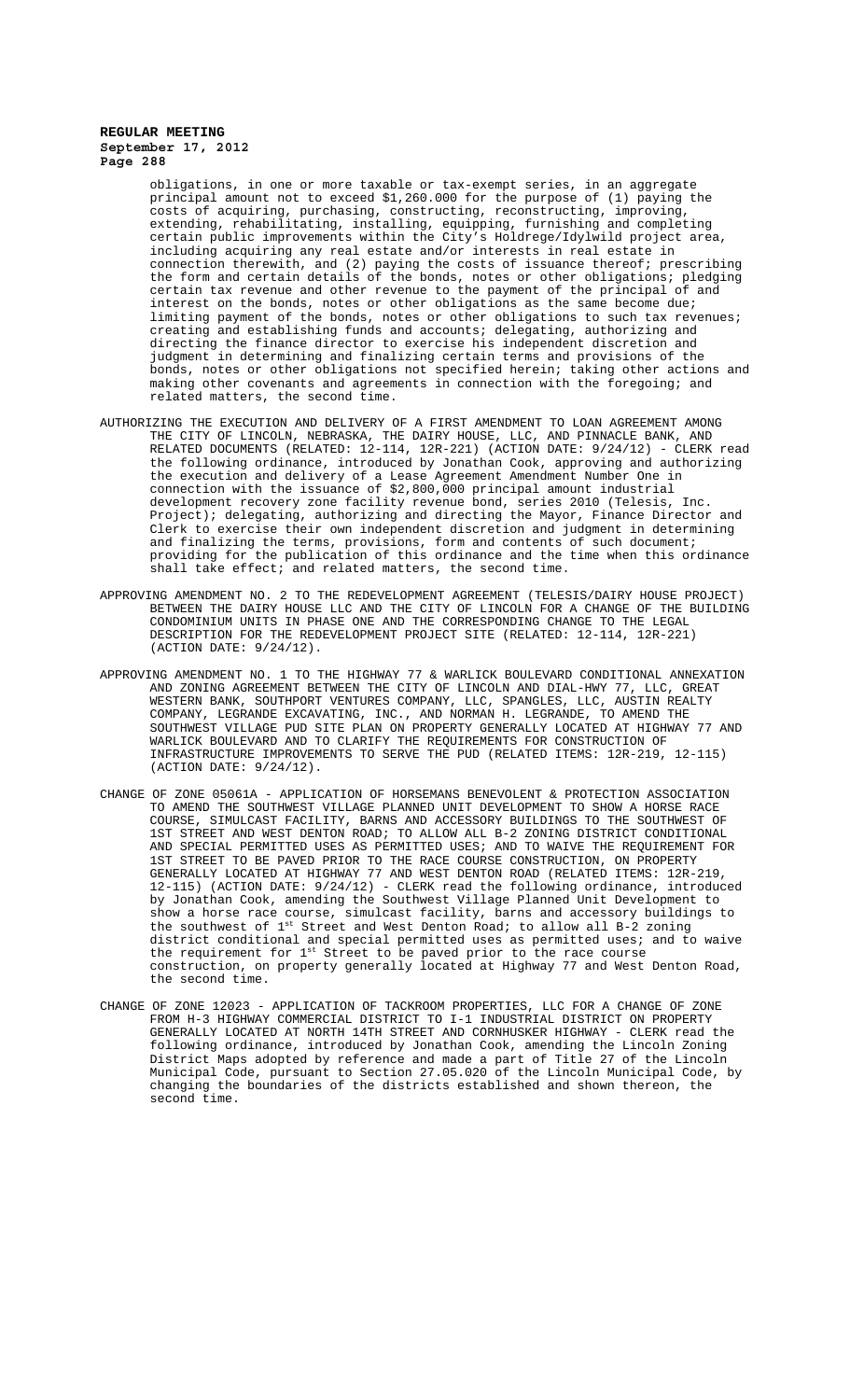CHANGE OF ZONE 12024 - APPLICATION OF THE LINCOLN COMMUNITY PLAYHOUSE FOR A CHANGE OF ZONE FROM R-2 RESIDENTIAL DISTRICT AND R-3 RESIDENTIAL DISTRICT TO O-3 OFFICE PARK DISTRICT PUD FOR THE LINCOLN COMMUNITY PLAYHOUSE PLANNED UNIT DEVELOPMENT AND FOR APPROVAL OF A DEVELOPMENT PLAN FOR MODIFICATIONS TO THE ZONING ORDINANCE AND SUBDIVISION ORDINANCE TO ALLOW THE EXISTING COMMUNITY PLAYHOUSE AND FUTURE COMMERCIAL DEVELOPMENT ON THE UNDERLYING O-3 ZONING DISTRICT, ON PROPERTY GENERALLY LOCATED AT SOUTH 56TH STREET AND LILLIBRIDGE STREET - CLERK read the following ordinance, introduced by Jonathan Cook, amending the Lincoln Zoning District Maps attached to and made a part of Title 27 of the Lincoln Municipal Code, as provided by Section 27.05.020 of the Lincoln Municipal Code, by changing the boundaries of the districts established and shown thereon, the second time.

#### **A SPECIAL PUBLIC HEARING SHALL BE HELD ON MONDAY, SEPTEMBER 17, 2012, AT 3:00 P.M. OR AS SOON THEREAFTER AS POSSIBLE ON THE FOLLOWING RESOLUTION**

APPROVING THE 2012-2013 CITY TAX RATE OF .31580 PER \$100.00 OF ASSESSED VALUATION - CLERK read the following resolution, introduced by Jonathan Cook, who moved its

adoption:<br>A-86995 A I A RESOLUTION establishing a final property tax levy for the City's 2012-2013 fiscal year and adjusting the City tax rate to that adopted in the City budget resolution.

RECITALS

I. Pursuant to <u>Neb. Rev. Stat.</u> § 77-1601.02, the City Council of the City of Lincoln is authorized to pass, by a majority vote, a resolution setting the final tax rate.

II.

Pursuant to <u>Neb. Rev. Stat.</u> § 77-1601.02, notice was published in a newspaper of general circulation on September 7, 2012, which date was at least five days prior to September 17, 2012 being the date upon which the City Council held a special public hearing called for the purpose of considering and acting upon this resolution.

III.

When the budget was adopted on August 20, 2012 the tax rate was anticipated to be .31580 per \$100 of assessed valuation. Final certified valuations from the County Assessor's office have not changed the tax rate necessary to fund the adopted budget.

NOW, THEREFORE, BE IT RESOLVED by the City Council of the City of Lincoln, Nebraska:

That after notice and public hearing as required by law, the City Council does hereby set the following final levy for the City of Lincoln 2012-2013 fiscal year for a property tax request of \$52,663,430.00: \$.31580 per \$100 of assessed valuation which total rate is comprised of the following:

| Bond Interest & Redemption | .03419        |
|----------------------------|---------------|
| General                    | .18543        |
| Library                    | .04229        |
| Social Security            | .01565        |
| Police and Fire Pension    | .03824        |
| Total                      | .31580        |
|                            | Introduced by |

d by Jonathan Cook Seconded by Emery & carried by the following vote: AYES: Camp, Carroll, Cook, Emery, Eskridge, Hornung, Schimek; NAYS: None.

#### **PUBLIC HEARING - RESOLUTIONS**

ACCEPTING THE REPORT OF NEW AND PENDING CLAIMS AGAINST THE CITY AND APPROVING DISPOSITION OF CLAIMS SET FORTH FOR THE PERIOD OF AUGUST 16 - 31, 2012 - PRIOR to reading:

CAMP Moved to amend Bill No. 12R-220 to place the Briarhurst Homeowners Association claim on delay for one week. Hornung seconded.

COOK Moved a friendly amendment to add the words: "with continued public hearing".

CAMP Accepted.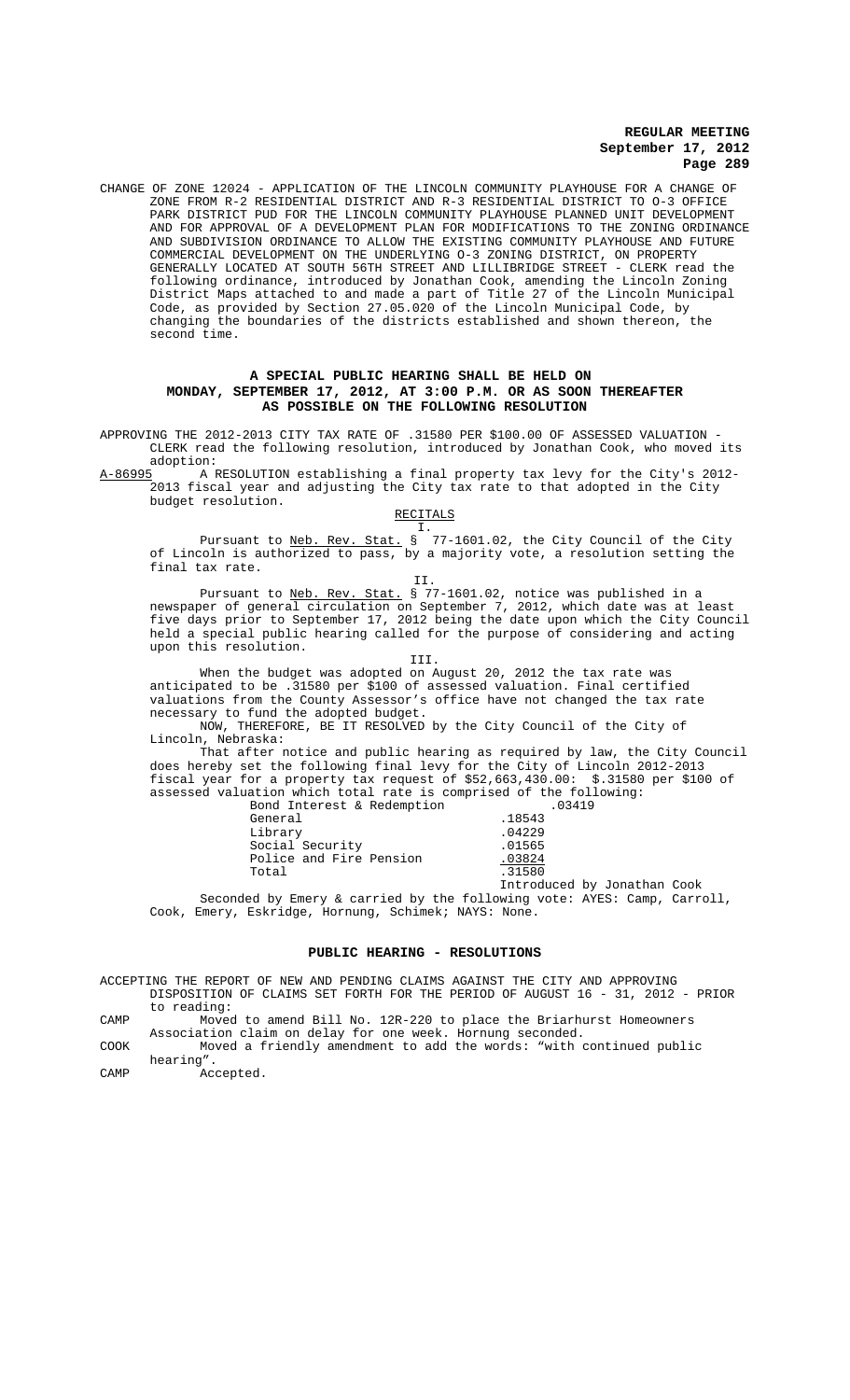**REGULAR MEETING September 17, 2012 Page 290** CAMP Moved to withdraw his motion.<br>CAMP Moved to split the question a Moved to split the question and vote on the claims separately. Hornung seconded. All claims adopted except the Briarhurst Homeowners Association claim - AYES: Camp, Carroll, Cook, Emery, Eskridge, Hornung, Schimek; NAYS: None. Briarhurst Homeowners Association claim adopted as denied by Law Department - AYES: Carroll, Cook, Emery, Eskridge, Schimek; NAYS: Camp, Hornung. CLERK Read the following resolution, introduced by Jonathan Cook, who moved its adoption: A-86996 BE IT RESOLVED by the City Council of the City of Lincoln, Nebraska: That the claims listed in the attached report, marked as Exhibit "A", dated August 16, 2012, of various new and pending tort claims filed against the City of Lincoln with the Office of the City Attorney or the Office of the City Clerk, as well as claims which have been disposed of, are hereby received as required by Neb. Rev. Stat. § 13-905 (Reissue 1997). The dispositions of claims by the Office of the City Attorney, as shown by the attached report, are hereby approved:<br>DENIED CLAIMS ALLOWED/SETTLED CLAIMS<br>Roger A. Berner \$1,222.57 Briarhurst Homeowners<br>
Association  $$431.40$  Roger A. Berner  $$1,222.57$ <br>  $1,000.00$  Association \$431.40 James Wood 1,000.00 Christopher Creveling 2,466.67<br>Bill and Judy Dutton 421.35 Bill and Judy Dutton 421.35<br>Ronald Goering 100.00 Ronald Goering 100.00<br>Michael Pratt 720.43 Michael Pratt 720.43<br>
Lacy Koch 952.47 Lacy Koch 952.47 The City Attorney is hereby directed to mail to the various claimants listed herein a copy of this resolution which shows the final disposition of their claim. Introduced by Jonathan Cook Seconded by Emery & carried by the following vote: AYES: Camp, Carroll, Cook, Emery, Eskridge, Hornung, Schimek; NAYS: None.

APPROVING FOUR CONTRACT AGREEMENTS BETWEEN THE CITY AND HUSKER CAR WASH, INC., JETSPLASH FULL SERVICE CAR WASH, WEST "O" SUPER WASH, AND RANDOLPH CARWASH, INC. FOR THE ANNUAL REQUIREMENTS FOR VEHICLE WASHES AND RELATED SERVICES, PURSUANT TO QUOTE NO. 4083, FOR FOUR-YEAR TERMS - CLERK read the following resolution, introduced by Jonathan Cook, who moved its adoption:<br>A-86997 BE IT RESOLVED by the City Council of the City

A-86997 BE IT RESOLVED by the City Council of the City of Lincoln, Nebraska: That the four attached Contact Agreements between Lancaster County and the City of Lincoln and Husker Car Wash, Inc., JetSplash Full Service Car Wash, West "O" Super Wash, and Randolph Carwash, Inc., pursuant to Quote No. 4083, for the annual requirements for Vehicle Washes and Related Services, for four-year terms, upon the terms as set forth in said Contract Agreements, are hereby approved and the Mayor is authorized to execute the same on behalf of the City of Lincoln.

Introduced by Jonathan Cook Seconded by Carroll & carried by the following vote: AYES: Camp, Carroll, Cook, Emery, Eskridge, Hornung, Schimek; NAYS: None.

APPROVING THE LABOR CONTRACT BETWEEN THE CITY OF LINCOLN AND THE POLICE UNION TO BE EFFECTIVE AUGUST 16, 2012 THROUGH AUGUST 31, 2014 - CLERK read the following resolution, introduced by Jonathan Cook, who moved its adoption:

A-86998 BE IT RESOLVED by the City Council of the City of Lincoln, Nebraska: That the attached labor contract between the City of Lincoln and the Lincoln Police Union, for the period of August 16, 2012 through August 31, 2014, is hereby approved, and the Mayor is authorized to execute the same on behalf of the City.

Introduced by Jonathan Cook Seconded by Carroll & carried by the following vote: AYES: Camp, Carroll, Cook, Emery, Eskridge, Hornung, Schimek; NAYS: None.

COMP. PLAN CONFORMANCE 12011 - APPROVING AN AMENDMENT TO THE LINCOLN CENTER REDEVELOPMENT PLAN TO ADD THE "3 LANDMARK CENTRE REDEVELOPMENT PROJECT" FOR A NEW OFFICE BUILDING AND PARKING GARAGE ON BLOCK 120, ORIGINAL PLAT OF LINCOLN, AND ADJACENT RIGHT-OF-WAY AND TO REVISE THE LINCOLN MALL CAPITOL ENVIRONS REDEVELOPMENT PROJECT BOUNDARY TO REMOVE THE SOUTH HALF OF BLOCK 120, GENERALLY LOCATED BETWEEN LINCOLN MALL, K STREET, SOUTH 11TH STREET AND SOUTH 12TH STREET - CLERK read the following resolution, introduced by Jonathan Cook, who moved its adoption: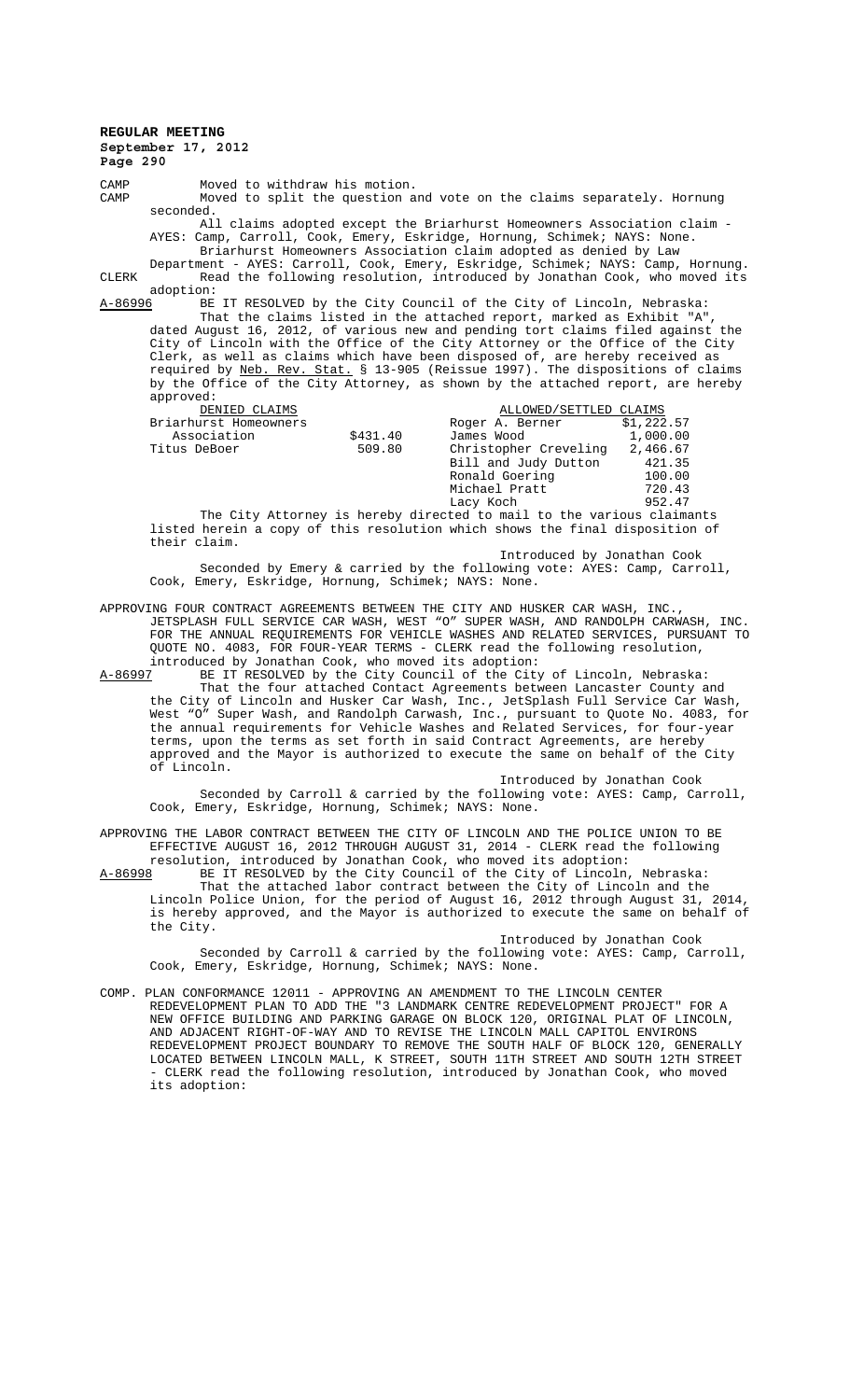A-86999 WHEREAS, the City Council on October 22, 1984, adopted Resolution No. A-69713 finding an area generally bounded by "R" Street, 17th Street, "S" Street, and 7th Street to be blighted, and on October 19, 1987, adopted Resolution No. A-71701 finding said area to be blighted and substandard as defined in the Nebraska Community Development Law (Neb.Rev. Stat. § 18-2101, et seq. as amended) and in need of redevelopment; and

WHEREAS, The City Council has previously adopted the Lincoln Center Redevelopment Plan (hereinafter the "Plan") including plans for various redevelopment projects within said area in accordance with the requirements and procedures of the Nebraska Community Development Law; and now desires to modify said plan by establishing the "3 Landmark Centre Redevelopment Project" for a new office building and parking garage on Block 120, Original Plat of Lincoln, and adjacent right-of-way, and to revise the Lincoln Mall Capitol Environs Redevelopment Project boundary to remove the south half of Block 120; and

WHEREAS, the Director of the Urban Development Department has filed with the City Clerk modifications to the Redevelopment Plan contained in the document entitled "Proposed Amendments to the Lincoln Center Redevelopment Plan and the 3 Landmark Centre Redevelopment Project and revised Lincoln Mall Capitol Environs Redevelopment Project" which is attached hereto, marked as Attachment "A", and made a part hereof by reference, and has reviewed said plan and has found that it meets the conditions set forth in Neb. Rev. Stat. § 18-2113 (Reissue 2007); and

WHEREAS, on August 10, 2012, a notice of public hearing was mailed postage prepaid to all registered neighborhood associations located in whole or in part within one mile radius of the area to be redeveloped setting forth the time, date, place and purpose of the public hearing to be held on August 22, 2012 before the Lincoln City - Lancaster County Planning Commission regarding the proposed amendments to the Redevelopment Plan to add the 3 Landmark Centre Redevelopment Project, and to revise the Lincoln Mall Capitol Environs Redevelopment Project boundary, a copy of said notice and list of said registered neighborhood associations having been attached hereto as Attachment "B" and "C" respectively; and

WHEREAS, on August 31, 2012 a notice of public hearing was mailed postage prepaid to the foregoing registered neighborhood associations setting forth the time, date, place, and purpose of the public hearing before the City Council to be held on September 17, 2012, regarding the proposed amendments to the Redevelopment Plan to add the 3 Landmark Centre Redevelopment Project and to revise the Lincoln Mall Capitol Environs Redevelopment Project boundary, a copy of said notice having been attached hereto as Attachment "D"; and

WHEREAS, on August 31, 2012 and September 7, 2012 a Notice of Public Hearing was published in the <u>Lincoln Journal Star</u> newspaper, setting the time, date, place and purpose of the public hearing to be held on September 17, 2012 regarding the proposed amendments to the Redevelopment Plan and to add the 3 Landmark Centre Redevelopment Project and to revise the Lincoln Mall Capitol Environs Redevelopment Project boundary for said blighted and substandard area, a copy of such notice having been attached hereto and marked as Attachment and

WHEREAS, said proposed Amendments to the Lincoln Center Redevelopment Plan to add the 3 Landmark Centre Redevelopment Project and to revise the Lincoln Mall Capitol Environs Redevelopment Project boundary have been submitted to the Lincoln-Lancaster County Planning Commission for review and recommendations, and said Planning Commission on August 22, 2012 found the Plan Amendments to be in conformance with the Comprehensive Plan and recommended approval thereof; and

WHEREAS, on September 17, 2012 in the City Council chambers of the County-City Building, 555 South 10th Street, Lincoln, Nebraska, the City Council held a public hearing relating to the proposed modifications to the Redevelopment Plan and all interested parties were afforded at such public hearing a reasonable opportunity to express their views respecting said proposed modifications to the redevelopment plan; and

WHEREAS, the City Council has duly considered all statements made and materials submitted relating to said proposed modifications to the redevelopment plan.

NOW, THEREFORE, IT IS FOUND AND DETERMINED by the City Council of the City of Lincoln, Nebraska as follows:<br>1. That the 3 Landmark Cent

That the 3 Landmark Centre Redevelopment Project and the Lincoln Mall Capitol Environs Redevelopment Project are described in sufficient detail and are designed with the general purpose of accomplishing a coordinated, adjusted and harmonious development of the City and its environs which will promote the general health, safety and welfare, sound design and arrangement, the wise and efficient expenditure of public funds, and the prevention of the recurrence of unsanitary or unsafe dwelling accommodations or conditions of blight.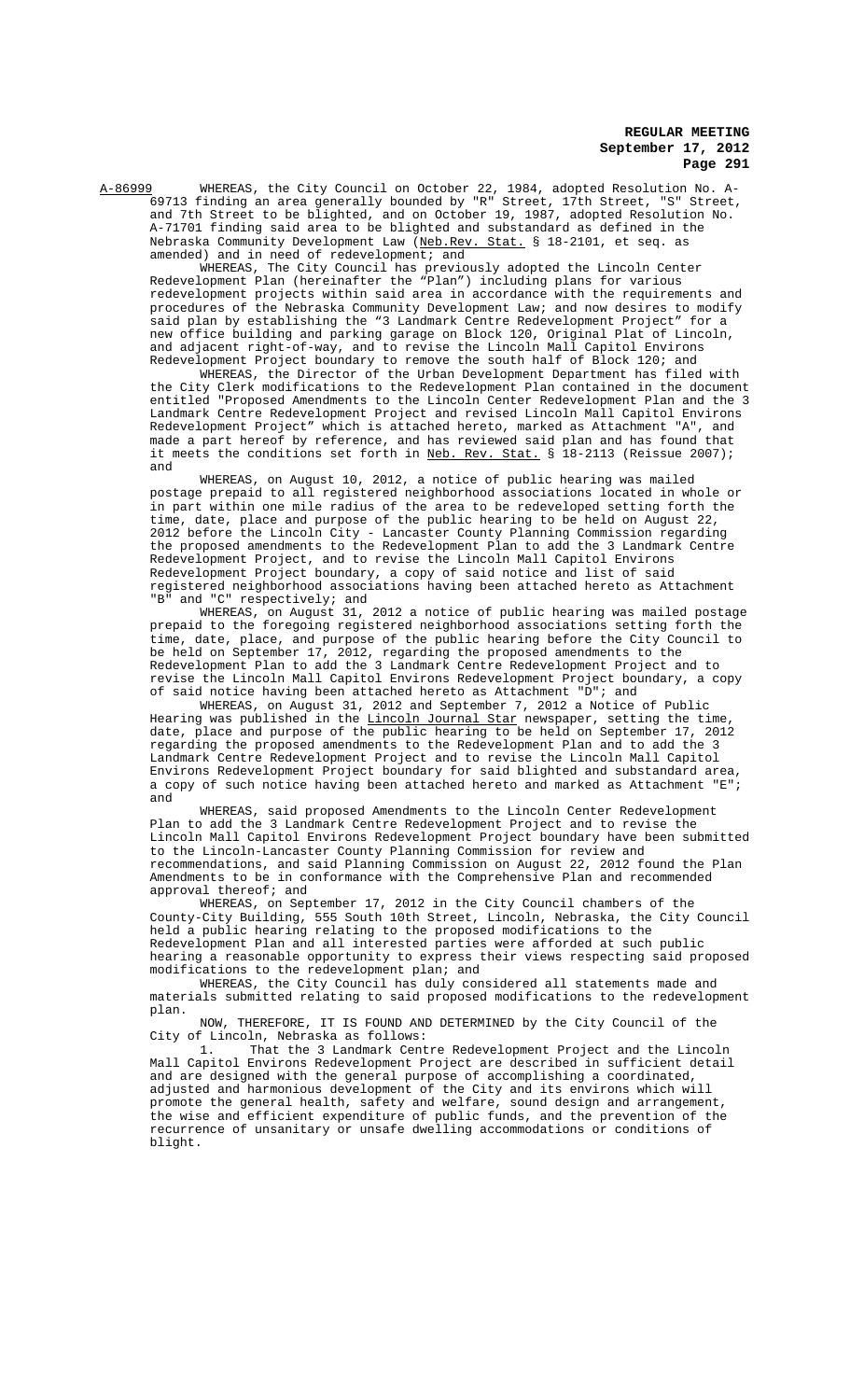2. That incorporating the 3 Landmark Centre Redevelopment Project into the Redevelopment Plan and reducing the boundary of the Lincoln Mall Capitol Environs Redevelopment Project are feasible and in conformity with the general plan for the development of the City of Lincoln as a whole and said Plan is in conformity with the legislative declarations and determinations set forth in the Community Development Law.<br>3<br>That the substandard

That the substandard and blighted conditions in the 3 Landmark Centre Redevelopment Project Area are beyond remedy and control solely by regulatory process and the exercise of police power and cannot be dealt with effectively by the ordinary operations or private enterprise without the aids provided by the Community Development law, specifically including Tax Increment Financing.<br>4.

That elimination of said substandard and blighted conditions under the authority of the Community Development Law is found to be a public purpose and in the public interest.

5. That the 3 Landmark Centre Redevelopment Project would not be economically feasible without the use of tax-increment financing.<br>6. That the costs and benefits of the redevelopment act

That the costs and benefits of the redevelopment activities, including costs and benefits to other affected political subdivisions, the economy of the community, and the demand for public and private services have been analyzed by the City Council as the governing body for the City of Lincoln and have been found to be in the long-term best interest of the City of Lincoln.

NOW, THEREFORE, BE IT RESOLVED by the City Council of the City of Lincoln, Nebraska:

1. That the document attached hereto as Attachment "A" revising the project boundary of the Lincoln Mall Capitol Environs Redevelopment Project, and establishing and adding the 3 Landmark Centre Redevelopment Project to the Lincoln Center Redevelopment Plan (to be listed as Project Y), is hereby accepted and approved by the City Council as the governing body for the City of Lincoln.

2. That the Urban Development Director, or his authorized representative, is hereby authorized and directed to take all steps necessary to implement the provisions of said Redevelopment Plan as they relate to the abovedescribed modifications.

3. That the respective Redevelopment Project Area for the Lincoln Mall Capitol Environs Redevelopment Project and 3 Landmark Centre Redevelopment Project as described and depicted in the Plan Amendments is the Redevelopment Project Area comprising the property to be included in the area subject to the tax increment provision authorized in the Nebraska Community Development Law.

4. That the Finance Director is hereby authorized and directed to cause to be drafted and submitted to the City Council any appropriate ordinances and documents needed for the authorization to provide necessary funds including Community Improvement Financing in accordance with the Community Development Law to finance related necessary and appropriate public acquisitions, improvements and other activities set forth in said Plan Amendment to the Lincoln Center Redevelopment Plan.

Introduced by Jonathan Cook

Seconded by Carroll & carried by the following vote: AYES: Camp, Carroll, Cook, Emery, Eskridge, Hornung, Schimek; NAYS: None.

WAIVER 12013 - APPEAL OF ANNE CECH FROM THE PLANNING COMMISSION DENIAL OF HER REQUEST TO WAIVE THE REQUIREMENT OF § 26.23.095 OF THE LAND SUBDIVISION ORDINANCE TO INSTALL A SIDEWALK ALONG THE EAST SIDE OF CLIFFORD DRIVE ABUTTING 4010 CLIFFORD DRIVE, GENERALLY LOCATED NORTHEAST OF THE INTERSECTION OF SOUTH 40TH STREET AND PIONEERS BOULEVARD - CLERK read the following resolution, introduced by Jonathan Cook, who moved its adoption:<br>A-87000 WHEREAS, Cech Addition,

WHEREAS, Cech Addition, generally located northeast of the intersection of South 40th Street and Pioneers Boulevard was previously approved by the City of Lincoln; and

WHEREAS, pursuant to the Land Subdivision Ordinance, the conditions of approval for Cech Addition required the installation of sidewalks along the east side of Clifford Drive abutting 4010 Clifford Drive; and

WHEREAS, applicant has requested a modification of the Land Subdivision Ordinance to waive said requirement pursuant to § 26.31.010 of the Lincoln Municipal Code; and

WHEREAS, on August 22, 2012 the Planning Commission held a public hearing on said request and has denied said waiver; and

WHEREAS, on August 30, 2012 the applicant filed a notice of appeal appealing the action of the Planning Commission denying the requested waiver; and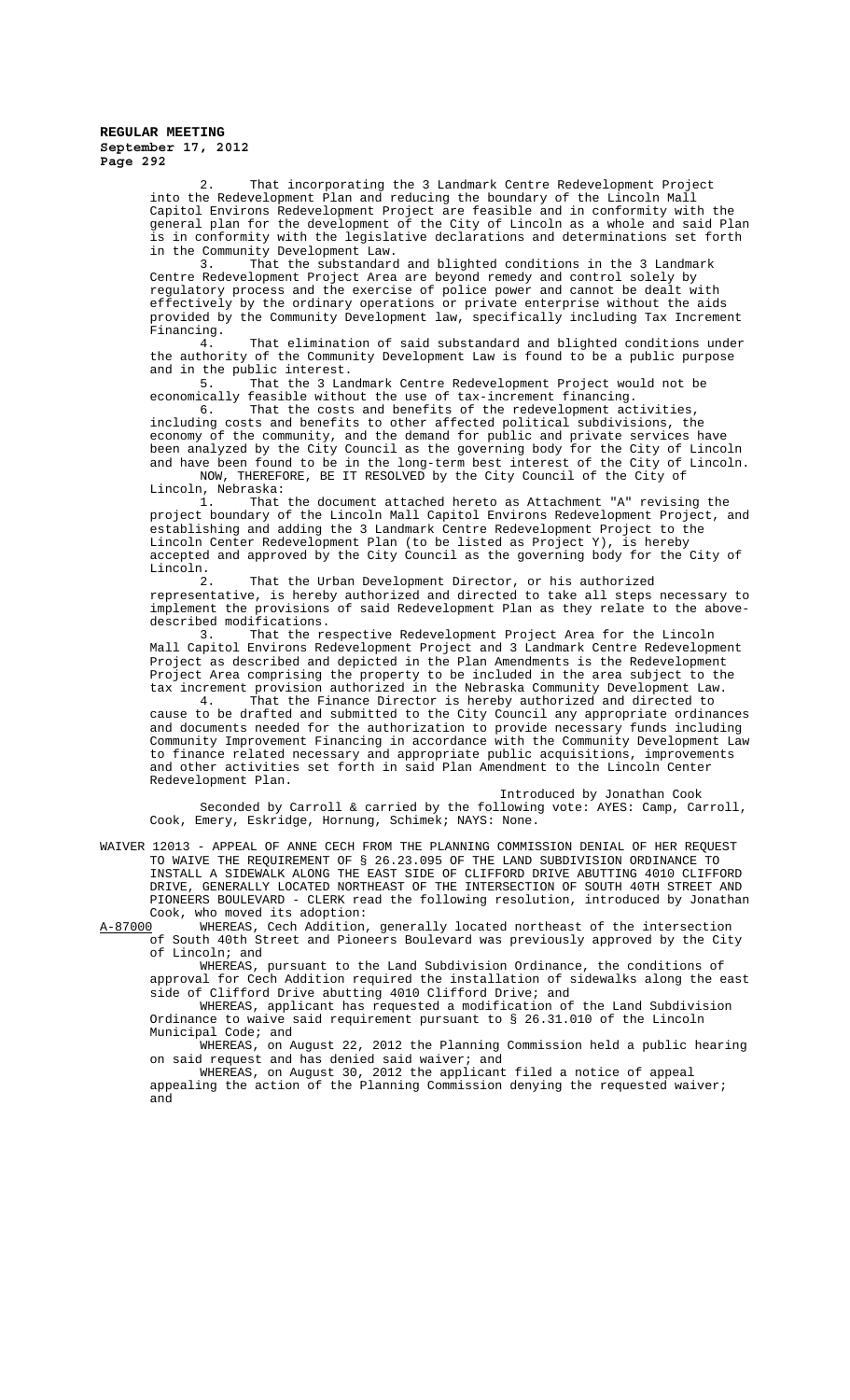WHEREAS, pursuant to Lincoln Municipal Code §  $26.31.010(q)(2)$  the action appealed from is deemed advisory and the City Council is authorized to take final action on the requested waiver; and

WHEREAS, the City Council finds that the strict application of the requirement that sidewalks be installed along the east side of Clifford Drive abutting 4010 Clifford Drive would not result in actual difficulties or substantial hardship or injustice to the property owner.

NOW, THEREFORE, BE IT RESOLVED by the City of Lincoln, Nebraska: That the requested waiver of the requirement of the Land Subdivision Ordinance that sidewalks be installed on the east side of Clifford Drive abutting 4010 Clifford Drive, in Cech Addition, is hereby denied.

Introduced by Jonathan Cook

Seconded by Carroll & carried by the following vote: AYES: Carroll, Cook, Eskridge, Schimek; NAYS: Camp, Emery, Hornung.

COMBINED SPECIAL PERMIT/USE PERMIT 13A - APPLICATION OF BRYANLGH MEDICAL CENTER TO MODIFY THE SIGN PACKAGE APPROVED AS PART OF THE COMBINED PERMIT FOR THE HEALTH CARE FACILITY TO ALLOW AN ADDITIONAL CENTER IDENTIFICATION SIGN AT THE CORNER OF SOUTH 40TH STREET AND PINE LAKE ROAD - CLERK read the following resolution, introduced by Jonathan Cook, who moved its adoption:

A-87001 MHEREAS, BryanLGH Medical Center has submitted an application in accordance with Sections 27.64.010, and 27.63.080 of the Lincoln Municipal Code designated as Combined Special Permit/Use Permit No. 13A for authority to modify the sign package approved under Combined Special Permit/Use Permit No. 13 for the health care facility to allow an additional center identification sign on property generally located at the corner of South 40th Street and Pine Lake Road, and legally described as:

Lot 1, Pine Lake Heights 10th Addition, Lincoln, Lancaster County, Nebraska;

WHEREAS, the real property adjacent to the area included within the site plan for this modification for an additional sign will not be adversely affected; and

WHEREAS, said site plan together with the terms and conditions hereinafter set forth are consistent with the intent and purpose of Title 27 of the Lincoln Municipal Code to promote the public health, safety, and general welfare.

NOW, THEREFORE, BE IT RESOLVED by the City Council of the City of Lincoln, Nebraska:

That the application of BryanLGH Medical Center, hereinafter referred to as "Permittee", for authority to add an additional identification sign at the corner of South 40th Street and Pine Lake Road, on the property legally described above, be and the same is hereby granted under the provisions of Sections 27.64.010, and 27.63.080 of the Lincoln Municipal Code upon condition that construction and operation of the health care facility under the amended Combined Special Permit/Use Permit be in substantial compliance with said application, the site plan, and the following additional express terms, conditions, and requirements:<br>1. This permit appro

This permit approves an additional center sign of approximately 312 square feet to be located in an area near the intersection of South 40th Street and Pine Lake Road.

2. The Permittee shall cause to be prepared and submitted to the Planning Department a revised and reproducible final sign plan including five copies before receiving sign permits.<br>3. Prior to the issuance of

Prior to the issuance of a building permit the construction plans must substantially comply with the approved plans.

4. All development and construction must substantially comply with the approved plans.

5. All privately-owned improvements, including landscaping and recreational facilities, must be permanently maintained by the Permittee or an appropriately established homeowners association approved by the City.<br>6. The physical location of all setbacks and vards, building The physical location of all setbacks and yards, buildings

parking and circulation elements, and similar matters must be in substantial compliance with the location of said items as shown on the approved site plan. 7. The terms, conditions, and requirements of this resolution shall

run with the land and be binding on the Permittee, its successors, and assigns. 8. The Permittee shall sign and return the letter of acceptance to<br>the City Clerk. This step should be completed within 60 days following the This step should be completed within 60 days following the approval of the special permit. The City Clerk shall file a copy of the resolution approving the special permit and the letter of acceptance with the Register of Deeds, filing fees therefor to be paid in advance by the Permittee. Building permits will not be issued unless the letter of acceptance has been filed.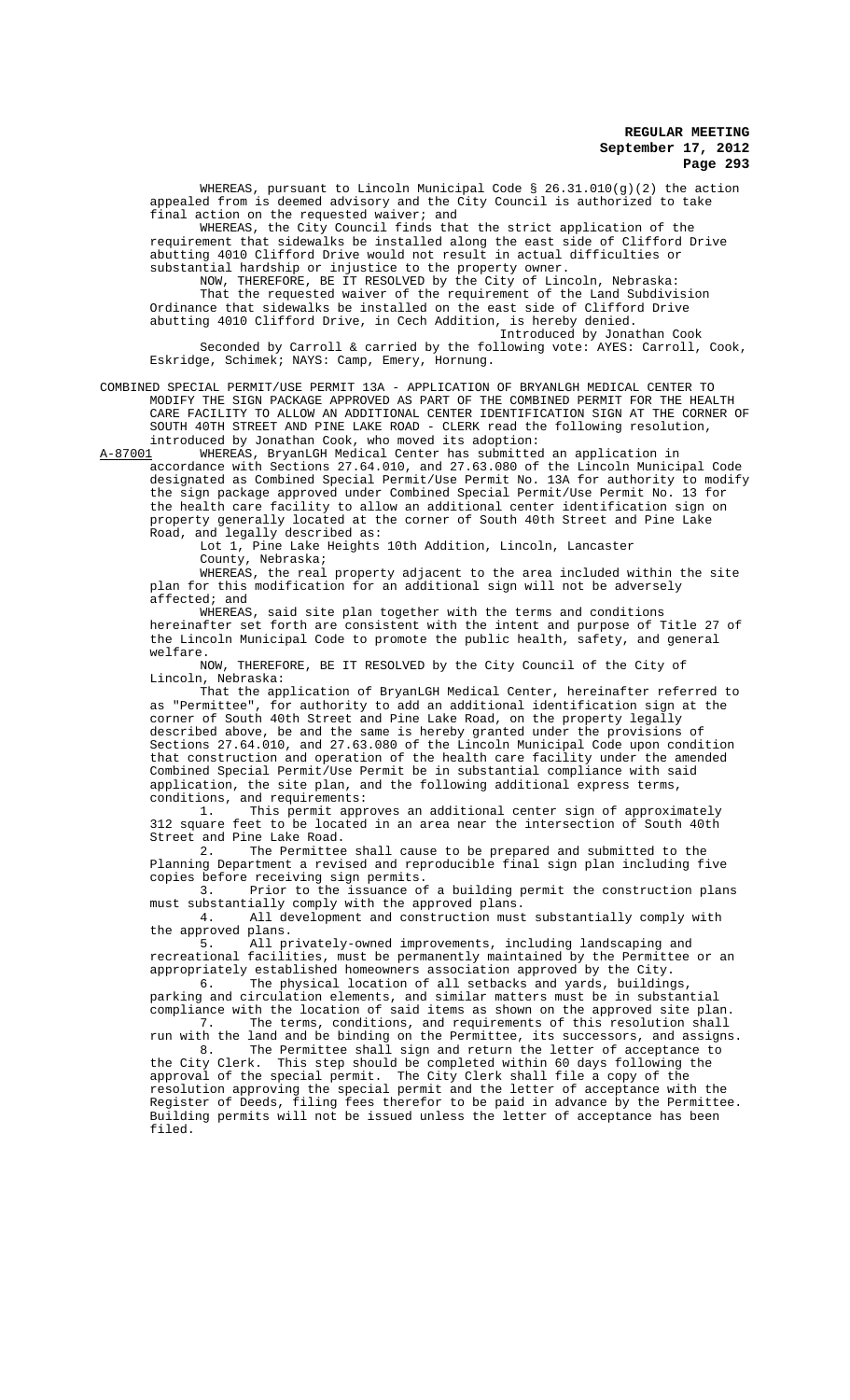> 9. The site plan as approved with this resolution voids and supersedes all previously approved site plans, however the terms and conditions of all prior resolutions approving this Combined Special Permit/Use Permit remain in full force and effect except as specifically amended by this resolution. resolution.

> Introduced by Jonathan Cook Seconded by Carroll & carried by the following vote: AYES: Carroll, Cook, Eskridge, Schimek; NAYS: Camp, Emery, Hornung.

APPROVING AN AMENDMENT TO THE INTERLOCAL AGREEMENT BETWEEN THE CITY OF LINCOLN AND LANCASTER COUNTY FOR A COMMUNICATIONS CENTER TO CONTINUE TO SERVE THE COMMUNICATIONS NEEDS OF THE LINCOLN POLICE DEPARTMENT, LINCOLN FIRE & RESCUE, LANCASTER COUNTY SHERIFF'S OFFICE, AND THOSE RURAL FIRE/EMS AGENCIES WITH MEMBERSHIP IN THE LANCASTER COUNTY MUTUAL AID ASSOCIATION (8/20/12 - P.H. CON'T TO 9/10/12) (9/10/12 - CON'T P.H. TO 9/17/12) - PRIOR to reading: CARROLL Moved to continue public hearing on Bill No. 12R-194 one week to

September 24, 2012.

Seconded by Cook & carried by the following vote: AYES: Camp, Carroll, Cook, Emery, Eskridge, Hornung, Schimek; NAYS: None.

# ORDINANCE - 3<sup>RD</sup> READING & RELATED RESOLUTIONS (as required)

COMP. PLAN CONFORMANCE 11011 - DECLARING APPROXIMATELY 1.38 ACRES OF PROPERTY GENERALLY LOCATED AT SOUTH 23RD STREET AND N STREET AS SURPLUS PROPERTY (RELATED: 12-103, 12-102) (ACTION DATE: 9/17/12) - CLERK read an ordinance, introduced by Carl Eskridge, declaring approximately 1.38 acres of City owned property generally located at South  $23^{\rm rd}$  Street and N Street as surplus, the third time.<br>ESKRIDGE Move

ESKRIDGE Moved to pass the ordinance as read.

Seconded by Emery & carried by the following vote: AYES: Camp, Carroll, Cook, Emery, Eskridge, Hornung, Schimek; NAYS: None.

The ordinance, being numbered **#19774**, is recorded in Ordinance Book #27, Page .

APPROVING AN INTERLOCAL AGREEMENT BETWEEN THE CITY AND LANCASTER COUNTY SCHOOL DISTRICT 001 TO TRANSFER OWNERSHIP OF LAND AT 25TH AND N STREETS TO LINCOLN PUBLIC SCHOOLS AND TO DEVELOP AND MANAGE A SHARED PARKING LOT ON THE SUBJECT SITE (RELATED: 12-103, 12-102) (ACTION DATE: 9/17/12) - CLERK read an ordinance, introduced by Carl Eskridge, approving an Interlocal Agreement between the City of Lincoln and Lancaster County School District 001 to transfer ownership of land at 25<sup>th</sup> and N Streets to Lincoln Public Schools and to develop and manage a shared parking lot on the subject site, the third time.<br>ESKRIDGE Moved to pass the ordinance as read.

Moved to pass the ordinance as read.

Seconded by Carroll & carried by the following vote: AYES: Camp, Carroll, Cook, Emery, Eskridge, Hornung, Schimek; NAYS: None. The ordinance, being numbered **#19775**, is recorded in Ordinance Book #27, Page .

AMENDING THE PAY SCHEDULE FOR A CERTAIN EMPLOYEE GROUP BY ADJUSTING THE HOURLY PAY RANGE SCHEDULE AND SCHEDULES OF ANNUAL, MONTHLY, BIWEEKLY AND HOURLY PAY RANGE EQUIVALENTS FOR EMPLOYEES OF THE CITY OF LINCOLN WHOSE CLASSIFICATIONS ARE ASSIGNED TO PAY RANGES PREFIXED BY THE LETTER "M" TO BE EFFECTIVE AUGUST 16, 2012 - CLERK read an ordinance, introduced by Carl Eskridge, adopting pay schedules and schedules of pay ranges for employees of the City of Lincoln, Nebraska whose classifications are assigned to pay ranges prefixed by the letter "M" and repealing Ordinance No. 19424, passed by the City Council on August 9, 2010, the third time.<br>ESKRIDGE Moved to pass t

Moved to pass the ordinance as read.

Seconded by Carroll & carried by the following vote: AYES: Camp, Carroll, Cook, Emery, Eskridge, Hornung, Schimek; NAYS: None.

The ordinance, being numbered **#19776**, is recorded in Ordinance Book #27, Page .

CHANGE OF ZONE 12018 - APPLICATION OF KINPORT CORPORATION FOR A CHANGE OF ZONE FROM B-1 LOCAL BUSINESS DISTRICT, R-6 RESIDENTIAL DISTRICT AND R-5 RESIDENTIAL DISTRICT TO B-1 LOCAL BUSINESS DISTRICT PUD, FROM R-2 RESIDENTIAL DISTRICT TO R-2 RESIDENTIAL DISTRICT PUD, AND FROM R-6 RESIDENTIAL DISTRICT TO R-6 RESIDENTIAL DISTRICT PUD, ON PROPERTY GENERALLY LOCATED AT NORTH 35TH STREET AND HOLDREGE STREET FOR A PLANNED UNIT DEVELOPMENT DISTRICT DESIGNATION OF SAID PROPERTY, AND APPROVAL OF A DEVELOPMENT PLAN TO ALLOW APPROXIMATELY 66,000 SQUARE FEET OF COMMERCIAL FLOOR AREA AND APPROXIMATELY 40 RESIDENTIAL DWELLING UNITS. (RELATED ITEMS: 12-105, 12-112, 12R-212, 12R-210, 12R-211) (8-20-12 - TO HAVE  $2^{ND}$ READING/P.H. ON 9/10/12)(ACTION DATE: 9/17/12) - CLERK read an ordinance,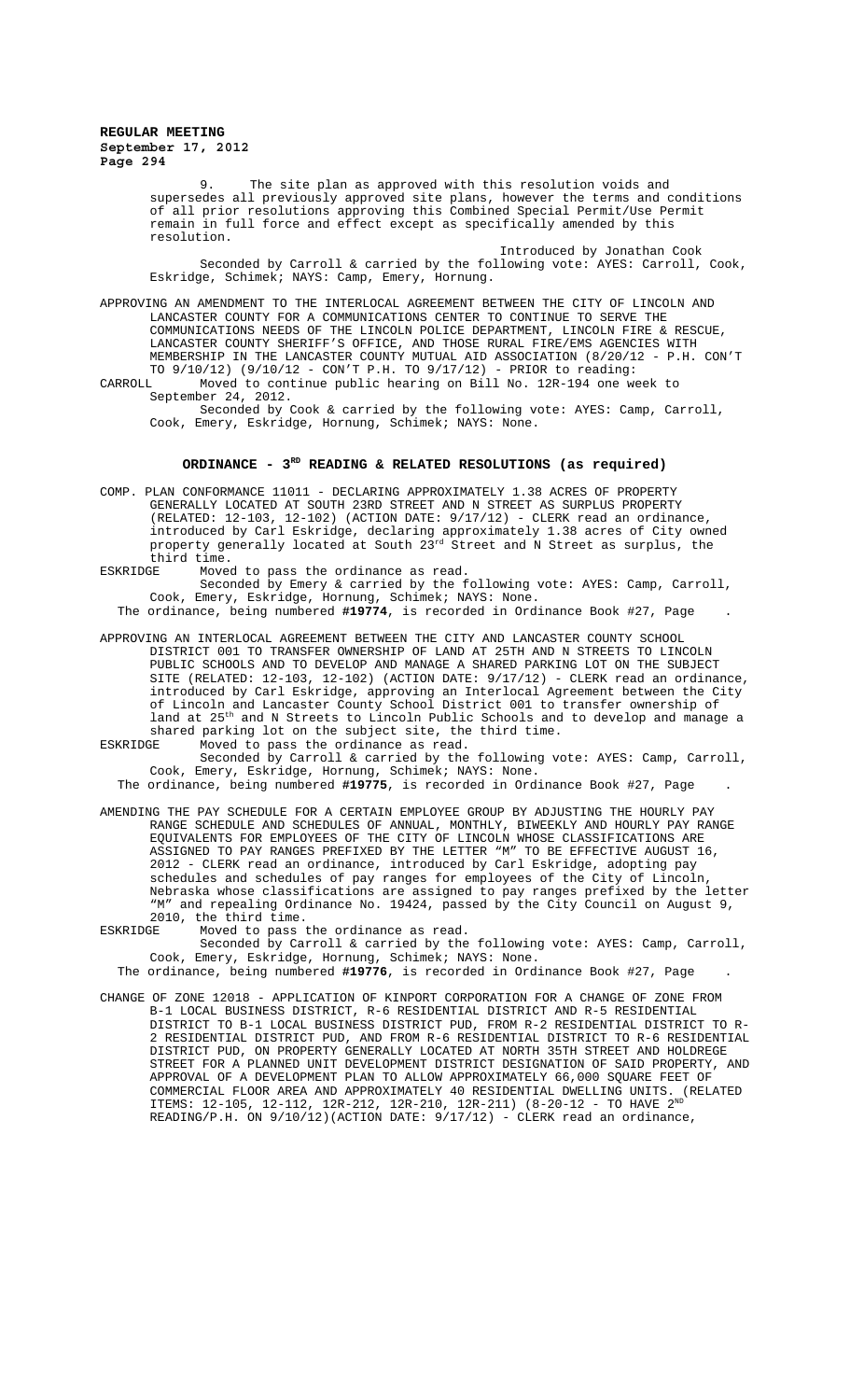introduced by Jonathan Cook, amending the Lincoln Zoning District Maps attached to and made a part of Title 27 of the Lincoln Municipal Code, as provided by Section 27.05.020 of the Lincoln Municipal Code, by changing the boundaries of the districts established and shown thereon, the third time. COOK Moved to pass the ordinance as read.

Seconded by Carroll & carried by the following vote: AYES: Camp, Carroll, Cook, Emery, Eskridge, Hornung, Schimek; NAYS: None.

The ordinance, being numbered **#19777**, is recorded in Ordinance Book #27, Page .

VACATION 12004 - VACATING NORTH 35TH STREET BETWEEN HOLDREGE STREET AND STARR STREET, AND THE EAST 200 FEET OF THE EAST-WEST ALLEY BETWEEN NORTH 34TH STREET AND NORTH 35TH STREET (RELATED ITEMS: 12-105, 12-112, 12R-212, 12R-210, 12R-211) (ACTION DATE: 9/17/12) - CLERK read an ordinance, introduced by Carl Eskridge, vacating North 35th Street between Holdrege Street and Starr Street and the east 200 feet of the east-west alley in Block 1, Idyl-Wild Place, between North 34th Street and North 35<sup>th</sup> Street, and retaining title thereto in the City of Lincoln, Lancaster County Nebraska, the third time.<br>ESKRIDGE Moved to pass the ordinance as read

Moved to pass the ordinance as read.

Seconded by Carroll & carried by the following vote: AYES: Camp, Carroll, Cook, Emery, Eskridge, Hornung, Schimek; NAYS: None.

The ordinance, being numbered **#19778**, is recorded in Ordinance Book #27, Page .

- APPROVING THE REQUEST OF KINPORT CORPORATION FOR A DEVIATION FROM THE ACCESS MANAGEMENT POLICY TO ALLOW THE REMOVAL OF THE RIGHT TURN LANE IN HOLDREGE STREET AT 35TH STREET (RELATED ITEMS: 12-105, 12-112, 12R-212, 12R-210, 12R-211) (ACTION DATE: 9/17/12) - CLERK read the following resolution, introduced by Carl Eskridge, who moved its adoption:
- A-87002 MHEREAS, on July 24, 2012 Kinport Corporation submitted to the Department A-87002 WHEREAS, on July 24, 2012 Kinport Corporation submitted to the Departm of Public Works & Utilities a Request for Deviation from the City of Lincoln Access Management Policy with regard to access standards for sight distance, driveway separation/number of connection points and right turn lanes associated with Kinport Corporation's proposal for rehabilitating Holdrege Street and 35<sup>th</sup> Street to permit on- street parallel parking on the south side of Holdrege Street in conjunction with its development under the Holdrege/Idlywild Redevelopment Project; and

WHEREAS, on August 16, 2012, the Director of the Public Works and Utilities Department advised Kinport Corporation that the requested deviations were approved except for the requested deviation for removal of a right turn lane in Holdrege Street at 35th Street; and

WHEREAS, pursuant to Chapter 14.75 of the Lincoln Municipal Code, the applicant, on August 20, 2012, appealed the denial of that requested deviation to allow the removal of the right turn lane in Holdrege Street at 35<sup>th</sup> Street; and

WHEREAS, pursuant to Lincoln Municipal Code § 14.67.070, the City Council is authorized to take final action on the application and may either approve, approve with modifications or deny the deviation request; and

WHEREAS, the City Council of the City of Lincoln, Nebraska finds that the granting of the requested deviation from the Access Management Policy will improve or have no adverse effect on current traffic conditions;

NOW, THEREFORE, BE IT RESOLVED by the City Council of the City of Lincoln, Nebraska:

That Kinport Corporation's Request for Deviation from the Access Management Policy to allow the removal of the right turn lane in Holdrege street and construction of a raised bulbout at the east end of the proposed on-street Holdrege Street parking immediately west of 35th Street is hereby approved. Introduced by Carl Eskridge

Seconded by Carroll & carried by the following vote: AYES: Camp, Carroll, Cook, Emery, Eskridge, Hornung, Schimek; NAYS: None.

APPROVING THE HOLDREGE/IDYLWILD REDEVELOPMENT AGREEMENT BETWEEN THE CITY, KAPPA FOUNDATION AND KINPORT CORPORATION RELATING TO THE REDEVELOPMENT OF PROPERTY GENERALLY LOCATED BETWEEN NORTH 34TH STREET AND NORTH 37TH STREET ON HOLDREGE STREET (RELATED ITEMS: 12-105, 12-112, 12R-212, 12R-210, 12R-211) (ACTION DATE: 9/17/12) - CLERK read the following resolution, introduced by Carl Eskridge, who moved its adoption:<br>A-87003 BE IT RESOLVE

A-87003 BE IT RESOLVED by the City Council of the City of Lincoln, Nebraska: That the attached City of Lincoln Redevelopment Agreement for Holdrege/Idylwild, between the City of Lincoln, Nebraska; Kappa Foundation; and Kinport Corporation, relating to the redevelopment of property generally located on Holdrege Street between North 34th and 37th Streets and improvements to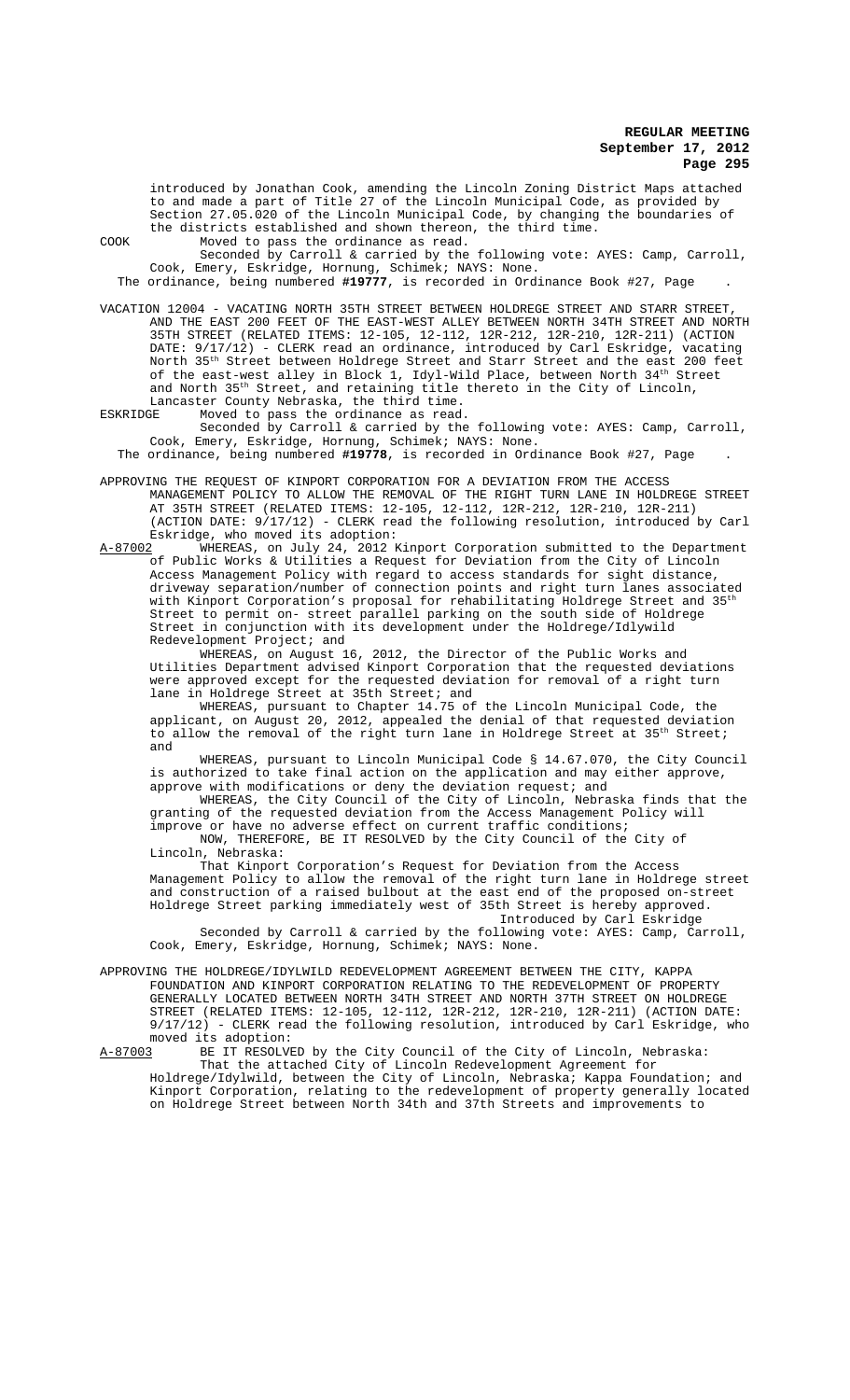Idylwild Drive and Idylwild Park, upon the terms and conditions set forth in said Redevelopment Agreement, which is attached hereto marked as Attachment "A", is hereby approved and the Mayor is authorized to execute the same on behalf of the City of Lincoln.

The City Clerk is directed to transmit one fully executed original of said Agreement to Rick Peo, Assistant City Attorney, for transmittal to the parties.

Introduced by Carl Eskridge Seconded by Carroll & carried by the following vote: AYES: Camp, Carroll, Cook, Emery, Eskridge, Hornung, Schimek; NAYS: None.

AMENDING THE FY 12/13 CIP TO AUTHORIZE AND APPROPRIATE \$1,127,413 IN TIF FUNDS FOR HOLDREGE/IDLYWILD PROJECTS (RELATED ITEMS: 12-105, 12-112, 12R-212, 12R-210, 12R-211) (ACTION DATE: 9/17/12) - CLERK read the following resolution, introduced by Carl Eskridge, who moved its adoption:<br>A-87004 WHEREAS, Resolution No. A-86975, adopted by the

WHEREAS, Resolution No. A-86975, adopted by the City Council of Lincoln, Nebraska on August 20, 2012, adopted the fiscal year 2012-2013 annual budget for the City of Lincoln and further adopted the Capital Improvement Program attached to Resolution No. A-86975 as Schedule No. 5; and

WHEREAS, Resolution No. A-86975 appropriated all money received or to be received from the County of Lancaster, the State of Nebraska, or the United States, as well as from any grants, donations, or contributions received for public purposes and the interest thereon notwithstanding any sum limitation set forth in the annual budget; and

WHEREAS, on August 27, 2012 a resolution was adopted by the City Council for the City of Lincoln, approving the Holdrege/Idylwild Redevelopment Project as an approved project; and

WHEREAS, a capital improvement project for the Holdrege/Idylwild Redevelopment Project was not included within Schedule No. 5 of the Annual Budget as a capital improvement project to be funded in fiscal year 2012-2013; and

WHEREAS, the City desires to amend the first year (2012-2013) of the Fiscal Year 2012/2013 – 2017/2018 Six Year Capital Improvement Program (CIP) to establish a project for the Holdrege/Idylwild Redevelopment Project, and establish appropriations for that project; and

WHEREAS, Article IX-B Section 7 of the Lincoln City Charter states that, "The [city] council shall not appropriate any money in any budget for any capital improvements project unless and until the conformity or non-conformity of the project has been reported on by the Planning Department by special report or in connection with the Capital Improvements Programming process." The Charter definition of "Planning Department" includes the Planning Commission; and

WHEREAS, on July 25, 2012 the Lincoln City-Lancaster County Planning Commission reviewed the Holdrege/Idylwild Redevelopment Project as a capital improvement project for conformity or nonconformity with the Comprehensive Plan as part of its review of the Holdrege/Idylwild Redevelopment Plan; and WHEREAS, the Planning Commission found the proposed Redevelopment

Project to be in conformity with the Comprehensive Plan. NOW, THEREFORE, BE IT RESOLVED by the City Council of the City of

Lincoln, Nebraska: That the implementation of the Holdrege/Idylwild Redevelopment Project

for public improvements (including a City park and median improvements in Idlywild Drive), a new fraternity and a mixed use development within the Project Area, is hereby established as a capital improvement project within the Capital Improvement Program.

BE IT FURTHER RESOLVED that the Capital Improvement Program on Schedule 5 of Resolution No. A-86975 be amended by adding the Holdrege/Idlywild Redevelopment Project to the Urban Development Department's list of capital improvement projects on Schedule 5.

BE IT FURTHER RESOLVED that the City Council hereby appropriates and directs the Finance Director to make the necessary adjustments to the annual budget to designate \$1,127,413.00 from Tax Increment Financing for this Holdrege Idlywild Redevelopment Project.

Introduced by Carl Eskridge Seconded by Carroll & carried by the following vote: AYES: Camp, Carroll, Cook, Emery, Eskridge, Hornung, Schimek; NAYS: None.

### **ORDINANCES - 1ST READING & RELATED RESOLUTIONS (as required)**

CHANGE OF ZONE 12026 - APPLICATION OF NEIGHBORWORKS LINCOLN FOR A CHANGE OF ZONE FROM R-6 RESIDENTIAL DISTRICT TO R-6 RESIDENTIAL DISTRICT WITH A LANDMARK OVERLAY TO DESIGNATE THE DR. O.C. REYNOLDS HOUSE AS A LANDMARK ON PROPERTY GENERALLY LOCATED AT 2530 Q STREET (RELATED ITEMS: 12-118, 12R-222) (ACTION DATE: 10/1/12) - CLERK read an ordinance, introduced by DiAnna Schimek, amending the City of Lincoln Zoning District Map attached to and made a part of Title 27 of the Lincoln Municipal Code by designating certain property as a Landmark, the first time.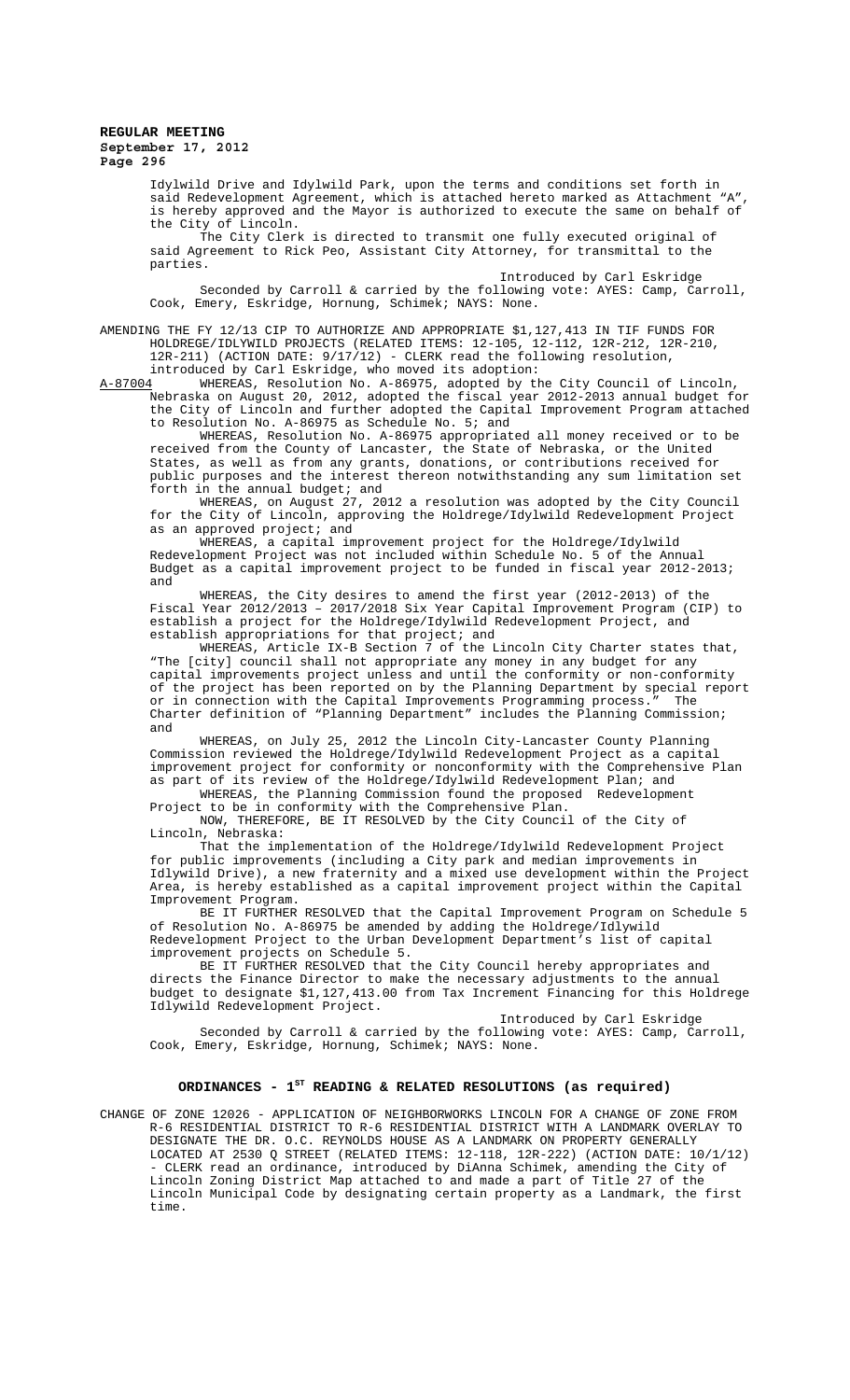- SPECIAL PERMIT 12030 APPLICATION OF NEIGHBORWORKS LINCOLN TO PERMIT THE USE OF A DESIGNATED LANDMARK FOR OFFICES, EDUCATION CENTER AND MEETING SPACE AND TO MODIFY THE FRONT AND REAR YARD SETBACKS ON PROPERTY GENERALLY LOCATED AT 2530 Q STREET (RELATED ITEMS: 12-118, 12R-222) (ACTION DATE: 10/1/12).
- AMENDING TITLE 17 OF THE LINCOLN MUNICIPAL CODE RELATING TO WATER BY AMENDING SECTION 17.26.010, EMERGENCY RESTRICTIONS, TO PROVIDE THAT A VIOLATION OF THE SECTION SHALL BE AN INFRACTION AND TO PROVIDE THE PENALTY THEREFOR; AMENDING SECTION 17.62.010, PENALTIES, TO PROVIDE THAT THE PENALTIES IN SECTION 17.62.010 SHALL APPLY TO ALL VIOLATIONS OF TITLE 17 UNLESS OTHERWISE STATED (REQUEST TO COMBINE 1ST, 2ND, 3RD READINGS W/P.H. 9/17/12) - CLERK read an ordinance, introduced by DiAnna Schimek, amending Title 17 of the Lincoln Municipal Code relating to Water by amending Section 27.26.010, Emergency Restrictions, to provide that a violation of the section shall be an infraction and to provide the penalty therefor; amending Section 17.62.010, Penalties, to provide that the penalties in Section 17.62.010 shall apply to all violations of Title 27 unless otherwise stated; and repealing Sections 17.26.010 and 17.62.010 of the Lincoln Municipal Code as hitherto existing, the first time.
- AMENDING TITLE 14 OF THE LINCOLN MUNICIPAL CODE RELATING TO PUBLIC PROPERTY AND PUBLIC<br>WAYS BY ADDING A NEW CHAPTER 14.34 ENTITLED "FILM PERMITS" TO CREATE AN WAYS BY ADDING A NEW CHAPTER 14.34 ENTITLED "FILM PERMITS" EFFICIENT PROCESS FOR ISSUING PERMITS FOR FILMING OPERATIONS WITHIN THE CITY OF LINCOLN - CLERK read an ordinance, introduced by DiAnna Schimek, amending Title 14 of the Lincoln Municipal Code relating to Public Property and Public Ways by adding a new Chapter 14.34 entitled "Film Permits" to create an efficient process for issuing permits for filming operations within the City of Lincoln, the first time.

# RESOLUTIONS - 1<sup>st</sup> READING - ADVANCE NOTICE

- APPROVING AN INTERLOCAL AGREEMENT BETWEEN THE CITY OF LINCOLN AND BUTLER COUNTY, NEBRASKA FOR THE OPERATION, MANAGEMENT, SUPPORT, MONITORING AND EVALUATION OF THE BUTLER SENIOR SERVICES PROGRAM THROUGH THE LINCOLN AREA AGENCY OF AGING'S COMMUNITY AGING SERVICE PROGRAMS.
- APPROVING AN INTERLOCAL AGREEMENT BETWEEN THE CITY OF LINCOLN, ON BEHALF OF THE LINCOLN-LANCASTER COUNTY HEALTH DEPARTMENT, AND LANCASTER COUNTY, ON BEHALF OF THE LANCASTER COUNTY CORRECTIONS COMMUNITY SERVICE PROGRAM, TO PROVIDE ROADSIDE LITTER PICKUP ALONG COUNTY ROADS FOR THE HEALTH DEPARTMENT FOR A TERM OF APRIL 15, 2012 THROUGH DECEMBER 15, 2012.
- AUTHORIZING AND SUPPORTING THE COUNTY OF LANCASTER'S APPLICATION TO THE STATE OF NEBRASKA GAME AND PARKS COMMISSION FOR FINANCIAL ASSISTANCE FROM THE RECREATIONAL TRAILS PROGRAM FOR REPLACING THE WILDERNESS PARK BIKE BRIDGE LOCATED BETWEEN OLD CHENEY ROAD AND PIONEERS BOULEVARD.
- APPROVING AN EXTENSION OF THE TERM OF AN INTERLOCAL AGREEMENT BETWEEN THE CITY OF LINCOLN AND THE LINCOLN-LANCASTER COUNTY PUBLIC BUILDING COMMISSION THROUGH DECEMBER 29, 2012, FOR THE INSTALLATION OF A SOLAR RENEWABLE ENERGY ROOFTOP ARRAY ON THE LINCOLN POLICE DEPARTMENT CENTER TEAM HEADQUARTERS BUILDING AT 1501 NORTH 27TH STREET, UTILIZING FEDERAL ENERGY EFFICIENCY AND CONSERVATION BLOCK GRANT FUNDS.
- APPROVING A MEMORANDUM OF AGREEMENT REGARDING ESTABLISHING AND FUNDING OF THE ENDOWMENT FOR IDYLWILD PARK AND MEDIANS BETWEEN SAM PROPERTIES, INC. AND THE CITY OF LINCOLN WHICH PROVIDES FOR THE ESTABLISHMENT OF AN ENDOWMENT FUND TO FUND MAJOR REPAIRS, REPLACEMENTS, RENOVATION AND REGULAR MAINTENANCE FOR IDYLWILD PARK GENERALLY LOCATED AT THE INTERSECTION OF IDYLWILD DRIVE AND APPLE STREET AND THE IDYLWILD DRIVE MEDIANS.

#### **MISCELLANEOUS BUSINESS - NONE**